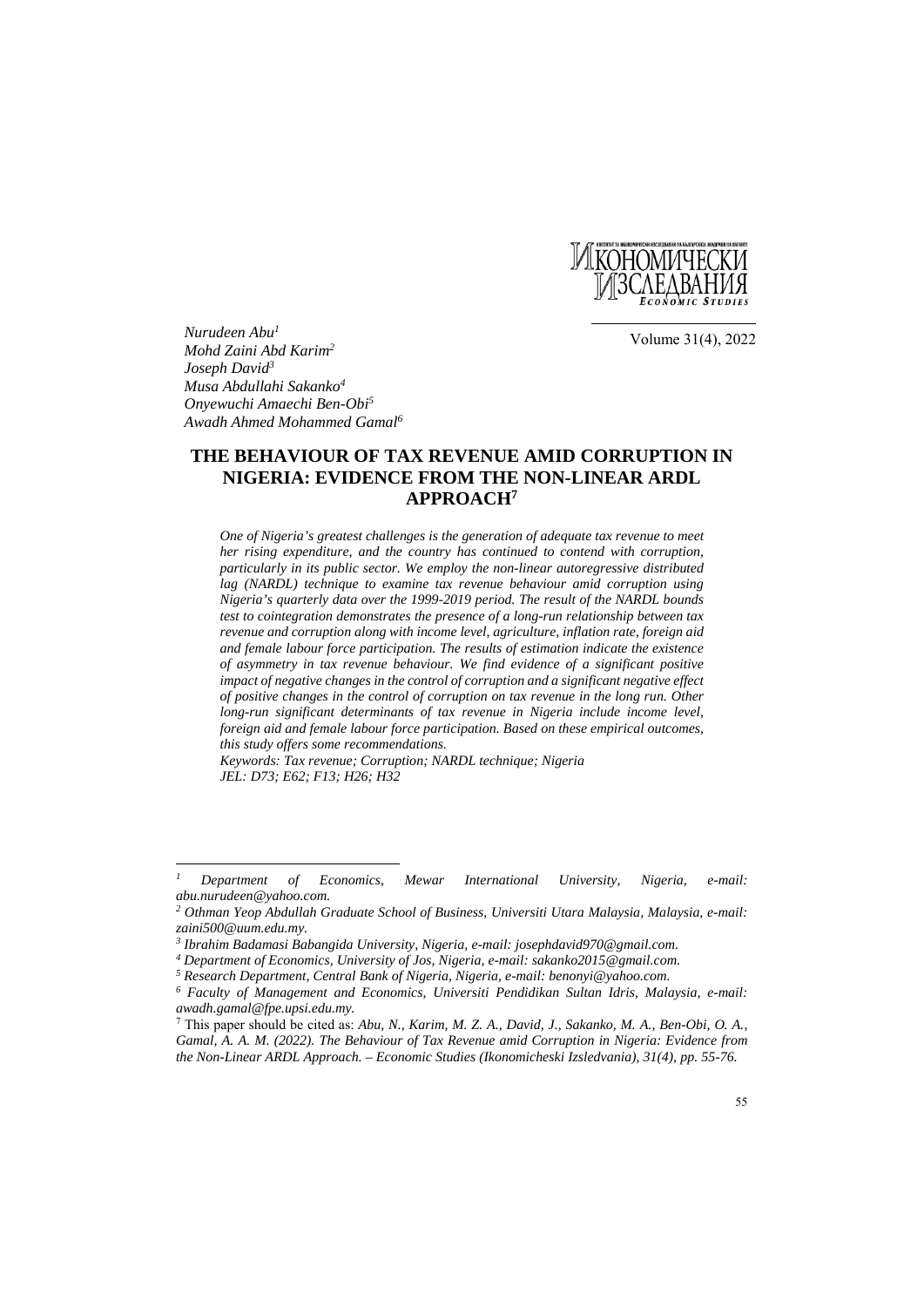# **Introduction**

There is no doubt that one of Nigeria's greatest challenges is generating adequate revenue to meet her expenditure occasioned by rising demand for socio-economic infrastructures such as portable water, electricity, roads, healthcare, education, and security, among others. A major source of government finance is the tax revenue. Interestingly, taxation has long been recognised as an important instrument used by government to regulate the national economy, intervene in resources allocation and distribution of income, and an effective tool for achieving economic development in a country (Tanchev, 2016). However, successive governments in Nigeria have not been able to mobilise adequate tax revenue to drive sustainable economic development. In an attempt to strengthen the economy's capacity to collect tax, the government enacted an act that established the Federal Inland Revenue Service (FIRS) in the year 2007. Consequently, the FIRS, which had been a Department under the Ministry of Finance, was granted autonomy. Some of the reasons why tax bodies like the FIRS are created in each country include integration of tax operations and effective collection of tax compared to the ones obtainable under the civil service (Fjeldstad, 2006). Thus, it was expected that the tax body would become more efficient and effective in the delivery of its services as well as insulating it from unnecessary political interferences. Although the amount of tax collected increased in the early years of the establishment of the FIRS, the body was unable to sustain the growth in tax revenue in the years that follow.

Whereas the desire of every government is to sustain the generation of high tax revenue, public sector corruption can be an impediment to the successful mobilisation of revenue via tax collection. It has been suggested that the common features of tax systems in poor countries (Nigeria inclusive) are corruption and tax evasion (Fjeldstad, 2003). In carrying out its daily activities, the government delegates certain responsibilities to its officials, including the collection of taxes. But these officials might exploit their position for private gain or benefit (Aidt, 2003). Therefore, high corruption among tax officials/administrators can reduce a country's capacity in the collection of tax (Ajaz, Ahmad, 2010; Friedman et al., 2000; Johnson et al., 1999; Tanzi, Davoodi, 1997), and a substantial part of funds which ought to have gone to government's treasury are never realised due to corruption (Fjeldstad, 2003; Ghura, 1998; Kiser, Baker, 1994; Ul-Hague, Sahay, 1996).

On the other hand, subscribing to the view of Leff (1964) and Huntington (1968) that corruption can be beneficial in an economy characterised by weak institutions and inefficient bureaucracy by increasing its efficiency and raising the level of economic activity, a few scholars argued that some level of corruption could be tolerated to facilitate the collection of taxes in countries where wages of tax officials are very low and there are constraints on efforts required to know taxpayers' actual liabilities (Flatters, MacLeod, 1995). It has also been suggested that at very high levels of corruption, revenue collected from taxes can rise (Akdede, 2006; Alm et al., 2014). These authors opined that if the cost of evasion (the amount of bribes required to evade tax) is higher than the tax obligations, individuals will pay their taxes rather than engaging in evasion, leading to higher tax collection.

Some of the major obstacles to tax collection in Nigeria (and other African countries) are perceived corruption among tax officials and the lack of understanding of tax systems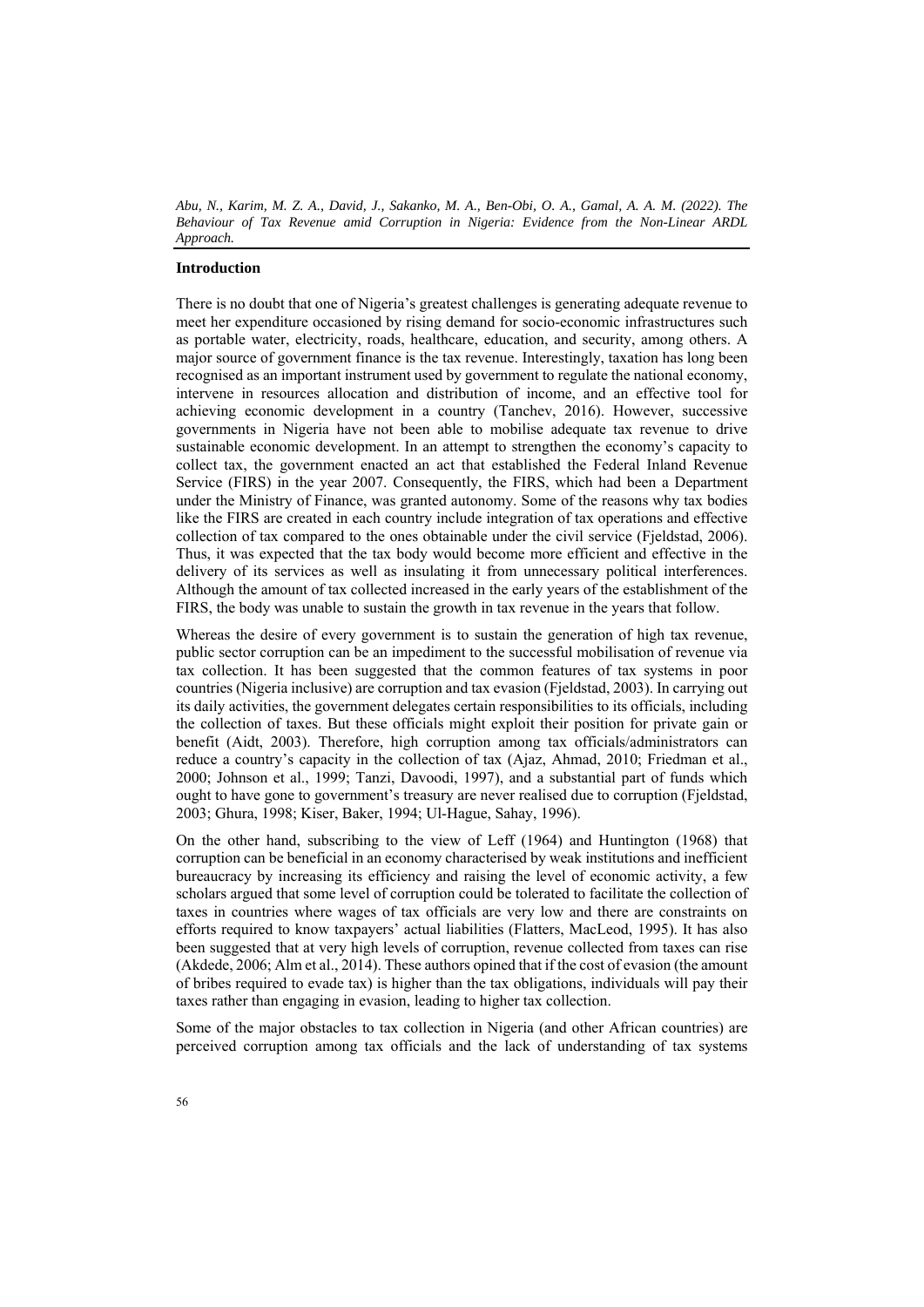operated in many economies on the African continent (Aiko, Logan, 2014). In addition, many individuals often ask what the taxes they pay are used for because there is not much on the ground in terms of tangible infrastructure or public utilities. This lack of trust reduces people's commitment to pay taxes and it also raises the likelihood that they will not comply by paying taxes. Therefore, high corruption (with an unfair tax administration) is likely to promote a culture of non-compliance among taxpayers, leading to less tax collection and revenue.

Nigeria is one of the countries where corruption remains a serious problem and scholars have suggested that it has spread to almost every part and/or sector of the economy (Abu et al., 2015; Abu, Staniewski, 2019). Also, authors have emphasised that corruption is a major factor militating against the proper functioning of Nigeria's FIRS and the growth of tax revenue (Micha et al., 2012; Momoh, 2018; Salami, 2011). A substantial amount of revenue is lost due to tax avoidance and evasion (acts of corruption) by a considerable number of firms (Momoh, 2018). Moreover, despite measures put in place to check fraudulent practices including the establishment of anti-corruption agencies such as the Economic and Financial crimes Commission (EFCC) and the Independent Corrupt Practices Commission (ICPC), some tax officials still engage in corrupt acts (Salami, 2011).

Despite the existence of low tax revenue and the relatively high corruption in Nigeria, researchers have paid less attention to examining the empirical relationship between these two variables, probably due to the lack of adequate data on tax revenue and corruption. In fact, Micah et al. (2012) blamed the lack of proper record (data) keeping for the poor performance of the FIRS. The few studies conducted on the corruption-tax revenue relationship in Nigeria are Onogwu (2018) and Omodero (2019). Whereas these authors' efforts deserve some commendations, the approach they employed is not without shortcomings. For instance, the number of observations used by Omodero (i.e. 23 years) and Onogwu (i.e. 22 years) falls short of 30, which is the minimum requirement for time series analysis. Second, the authors did not conduct unit root tests to ascertain the stationarity status of the variables used in their studies. Third, the results of the OLS estimation the authors reported might be meaningless if the variables considered in their studies were nonstationary. Fourth, the authors did not conduct diagnostic tests such as serial correlation, heteroscedasticity and misspecification tests making one to doubt the validity of their results.

Thus, the present study contributes to the literature in a number of ways. First, the study uses quarterly data spanning over the 1999-2019 period, making a substantial number of observations readily available for analysis. Second, this study conducts unit root tests to ascertain the stationarity status of the variables used in the analysis. Third, our study is the first to employ the non-linear autoregressive distributed lag ARDL (NARDL) technique to examine the relationship between tax revenue and corruption. Using the NARDL method makes it possible to investigate the asymmetric (positive and negative changes) impacts of corruption on tax revenue. Lastly, the NARDL approach solves problems such as endogeneity bias and consequently the generation of reliable and/or valid results.

Following the introduction the second section highlights the trends or movements in tax revenue and corruption in Nigeria. Section three consists of a review of related studies on tax revenue and corruption, while the fourth section is for theoretical framework and model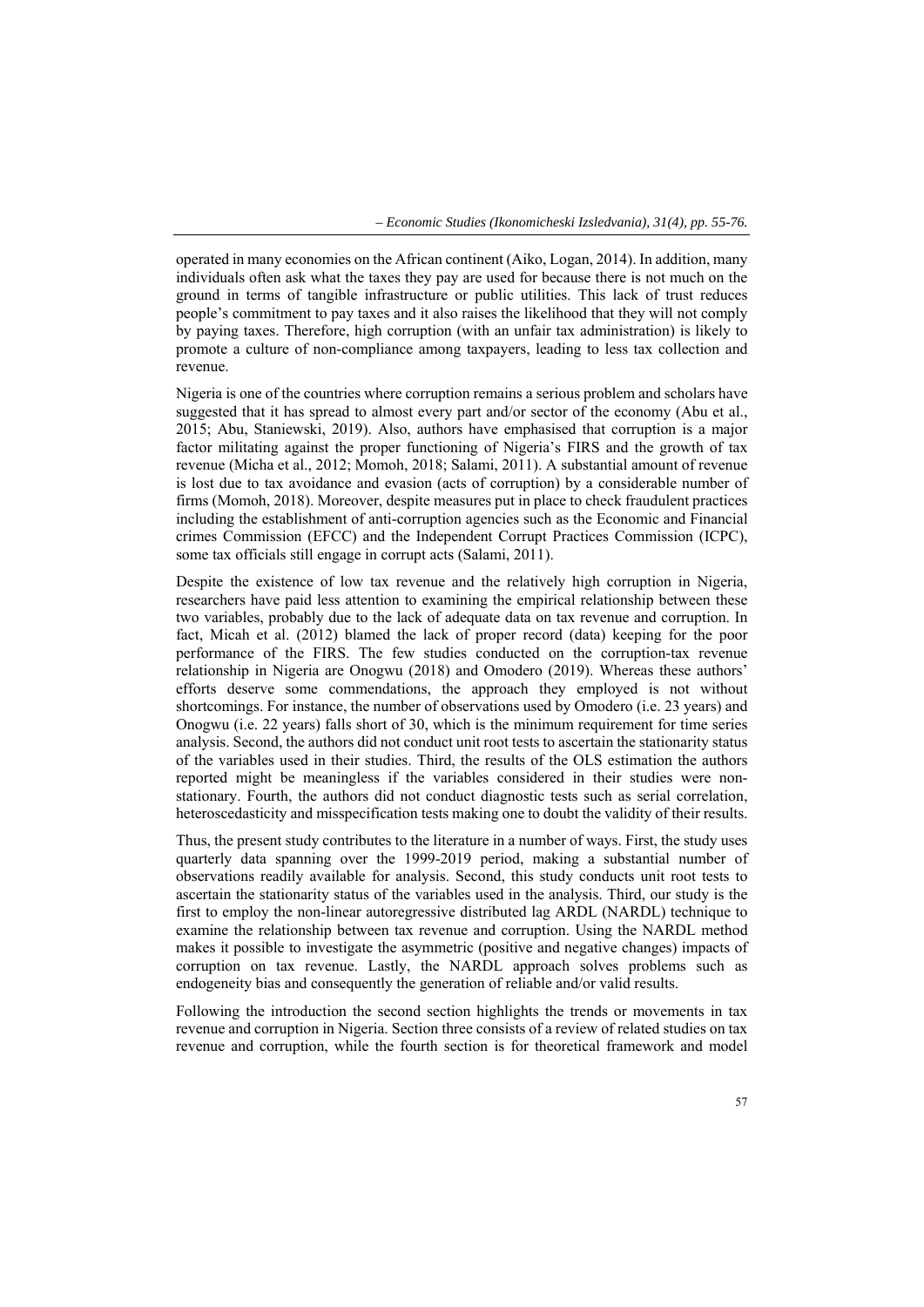specification. The fifth section contains data and econometric techniques, while section six is the discussion of results. The last section concludes the study.

## **Trends in Tax Revenue and Corruption in Nigeria**

As stated in the introduction, the primary goal of creating the FIRS was to raise (and sustain) the amount of revenue collected via tax. However, it appears that the establishment of the tax body has not led to a significant improvement in revenue generation and/or sustained growth in tax collection. Available statistics from Nigeria's FIRS illustrate that tax revenue (in billion Naira) fluctuated over the 2000-2018 period. For example, from N455.3 billion in 2000, tax revenue decreased to N433.9 billion in 2002 before jumping to N1,866.2 billion in 2006. Thereafter, tax revenue declined to N1,846.9 billion in 2007, but it later increased to N2,972.2 billion in 2008. The fluctuation in tax revenue continued as it decreased to 2,197.8 billion in 2009. Even though tax revenue increased to N5,007.7 billion in 2012, it soon fell to N4,716.6 billion in 2014 and further to N3,307.5 billion in 2016. The value of tax revenue was N5,320.5 billion in 2018 (Figure 1).

Figure 1





Similarly, the share of tax revenue in GDP fluctuated during the same period. In addition, tax revenue share in real and nominal GDP was less than 10 percent from 2000 to 2018 (Figure 2). The low share of tax revenue in GDP in Nigeria is consistent with the view of Besley and Persson (2014) that tax collection in low-income countries has remained low and it ranges between 10 to 20 percent of GDP compared to the 40 percent average for their high-income counterparts.

Besides unimpressive tax revenue performance, Nigeria's other challenge is public sector corruption. The Transparency International (TI) in the year 2020 ranked Nigeria as one of the leading corrupt nations in the world and the fourth most corrupt in the West African subregion. A cursory look at the TI's corruption perception index indicates that Nigeria has not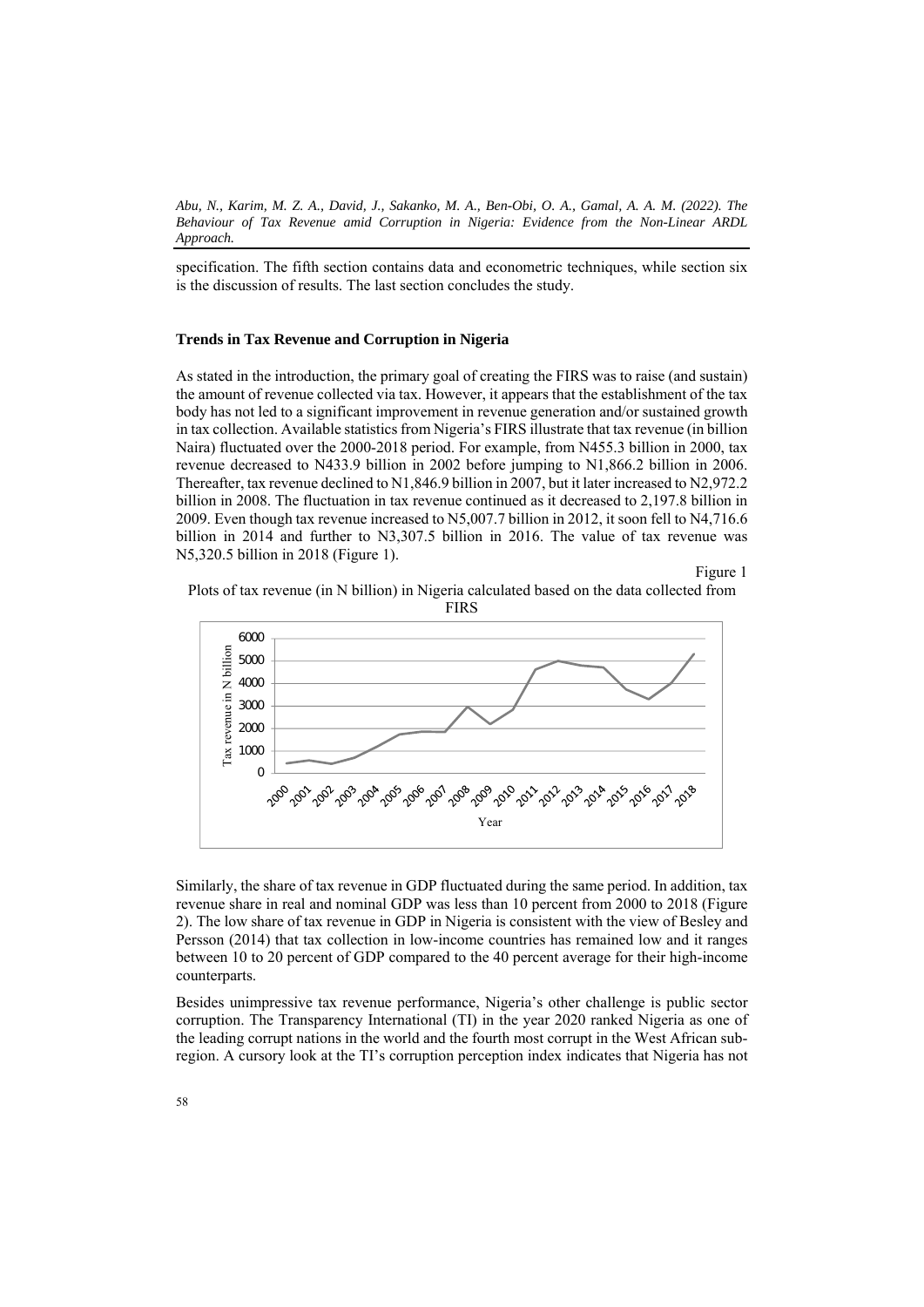*– Economic Studies (Ikonomicheski Izsledvania), 31(4), pp. 55-76.* 

fared well in tackling corruption. The index ranges from 0 (most corrupt) to 100 (most clean). Nigeria's corruption index, which stood at 12 in 2000, rose to 16 in 2002 before dropping to 14 in 2003. Although the index increased to 19 in 2005 and 27 in 2008, it declined to 24 in 2010-2011. The index assumed a rising trend to 27 in 2012, but it fell to 26 in 2015. The corruption index rose to 28 in 2016 and later declined to 27 in 2017-2018 (Figure 3). The low corruption index suggests that Nigeria's corruption level has remained high over the years.

Figure 2





## Figure 3

Plots of corruption perception index in Nigeria based on the data collected from Transparency International



Thus, the movements in tax revenue and corruption index suggest that Nigeria has been less successful in tax collection and it remains a country where corruption continues to rear its ugly head.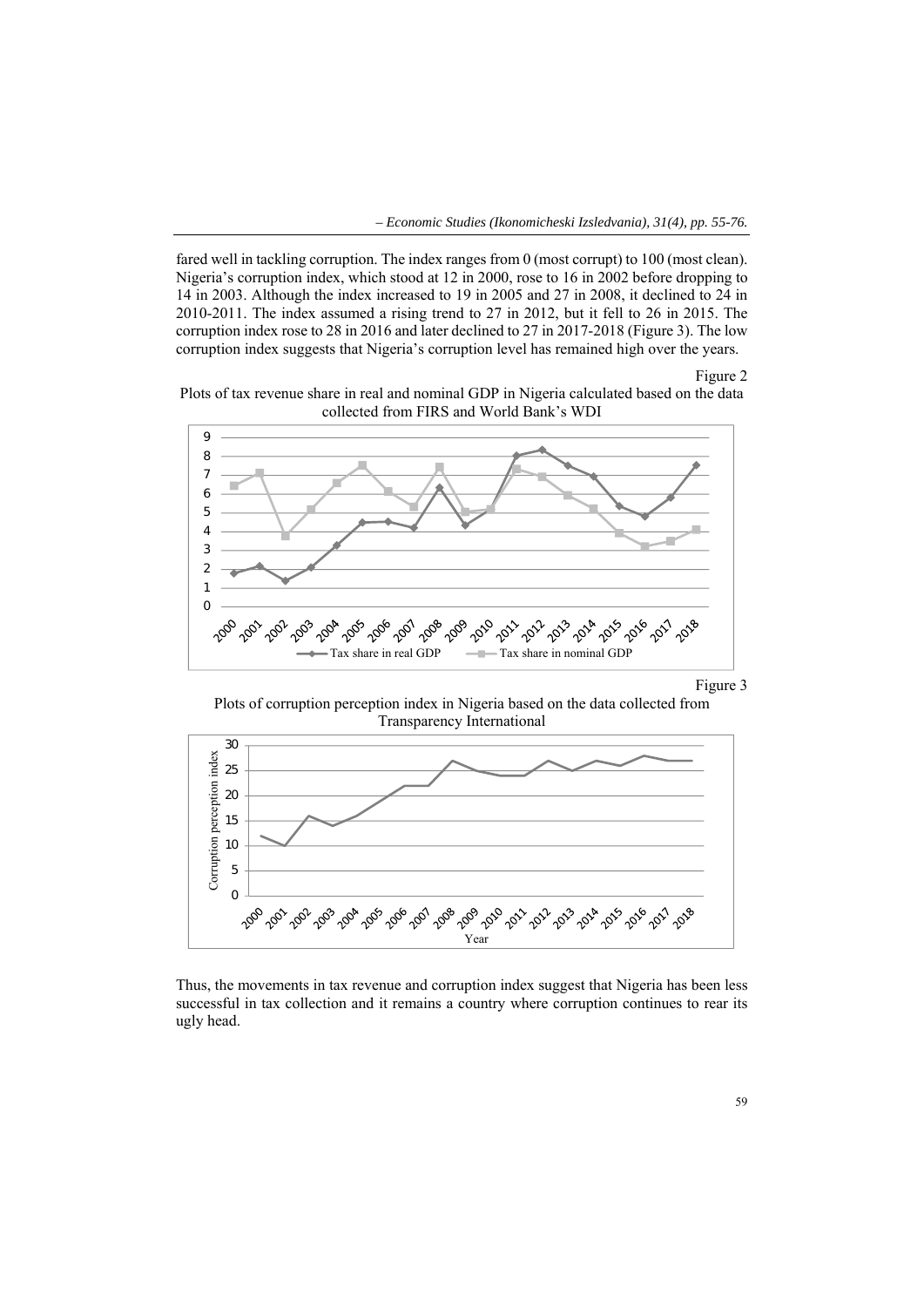# **Review of Related Studies on Corruption and Tax Revenue**

Authors have examined the empirical relationship between tax revenue and corruption. Most of these studies focused on a group of countries, employing cross-section or panel data. For example, Arif and Rawat (2019) investigated the influence of governance and corruption on the tax revenue in 10 emerging and growth-leading nations from 2001 to 2015 using the pooled mean group (PMG) estimator. The results demonstrate that improvement in governance and the fight against corruption exert a significant and positive effect on tax revenue mobilisation.

Also, Epaphra and Massawe (2017) analysed the impacts of governance and corruption on different types of taxes in selected African economies using the random effects and fixed effects estimators. Other variables, including income per capita, inflation, agriculture, trade openness, tariff rate and tax rate, were considered in the study. The authors found that good governance raises tax revenues, while corruption has a negative impact on tax revenues. Besley and Persson (2014) attempted to answer the question "why developing countries tax so low". The results of the regression analysis indicate that an improvement in the corruption index (less corruption) has a positive impact on tax revenue. In addition, tax revenue increases at a high-income level and decreases at a low level of income. Other significant drivers of tax revenue are property rights protection, average years in war, ethnic fractionalisation and executive constraints. Rodríguez (2018) employed both system systemgeneralised method of moments (system-GMM) and panel corrected standard error (PCSE) estimators to examine the drivers of tax revenue and/or its compositions in 138 economies from 1976 to 2015. The author discovered that the quality of governance, female labour force participation, education, international trade and democracy promote tax revenue mobilisation. On the other hand, agriculture, inflation, foreign aid, natural resource rents and population tend to reduce the amount of tax collected.

In addition, Imam and Jacobs (2014) regressed 11 types of taxes on corruption, including real income per capita, openness, share of agriculture in GDP, and inflation in 12 Middle East countries from 1990 to 2003 using the system-GMM technique. The results illustrate that reducing corruption has a negative impact on taxes collected on goods and services, while it raises other forms of tax revenue. Other important determinants of tax revenue include income per capita, agricultural share in GDP, openness and inflation. Furthermore, Ajaz and Ahmad (2010) investigated the effect of institutional variables (corruption and governance) and structural factors on tax revenue in 25 developing economies during the 1990-2005 period using the GMM estimator. The results illustrate that corruption has a negative effect on tax collection, and better governance has a positive impact on tax revenue. Also, factors such as inflation (proxied by the log of consumer price index) and industrial output share in GDP are important in explaining tax revenue.

Similarly, Mahdavi (2008) employed the GMM estimation method to assess the effect of corruption on tax revenue in 43 countries from 1973 to 2002. The results suggest that less corruption has a positive impact on tax revenue. Furthermore, Bird et al. (2008) examined the effect of governance (corruption, voice and accountability) on tax effort (proxied by tax revenue share in GDP) in a cross country study over the 1990-1999 period using the ordinary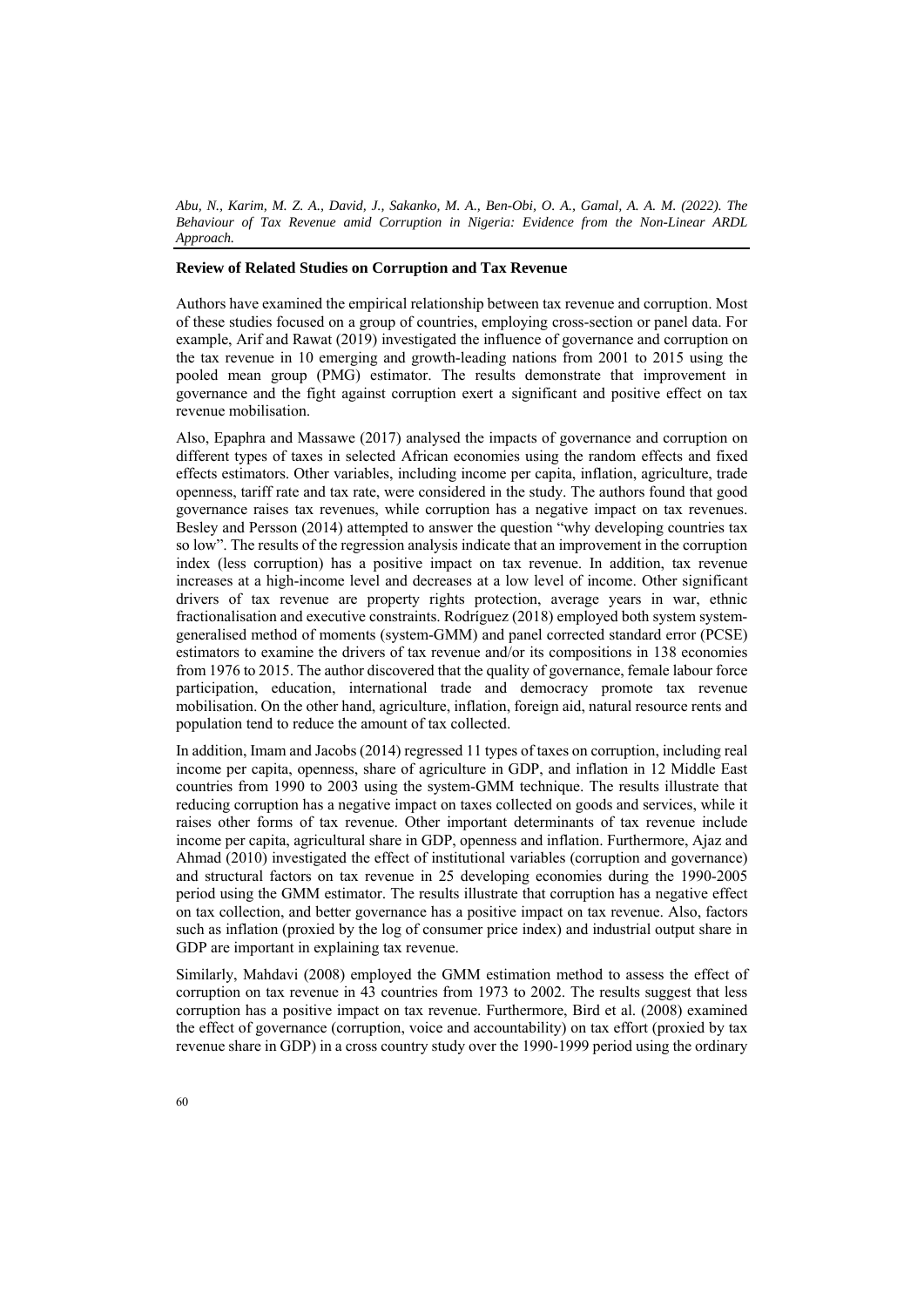least squares (OLS) and the two-stage least squares (TSLS) estimation methods. Other potential determinants considered in the study included GDP per capita, population growth rate, openness (exports plus imports to GDP ratio), and non-agricultural share in GDP. The results show that reducing corruption has a positive effect on tax revenue. In addition, population growth and income per capita have a negative effect on tax revenue, but the nonagriculture sector has a positive impact on tax revenue.

In the same vein, Thornton (2008) employed the OLS and TSLS estimators to evaluate the impact of corruption on the composition of tax revenue in a sample, consisted of 53 the Middle East and African countries. The results illustrate that corruption has a strong negative and significant impact on tax revenue collected on international trade transactions, domestic goods and services and social security. Also, Hwang (2002) investigated the effect of corruption (proxied by different indexes of corruption) on government revenue in 41 to 66 countries using the OLS, TSLS and seemingly unrelated regression (SUR) estimation techniques. The empirical evidence demonstrates that corruption is positively related to taxes on international trade, but negatively associated with domestic tax revenue and government revenue share in GDP.

Moreover, Alm et al. (2014) employed different estimation methods to examine the corruption and tax evasion relationship using firm-level information. The authors found that corruption raises the level of tax evasion, which consequently results in low tax revenue. In addition, Ketkar et al. (2005) evaluated the effects of corruption on tax revenue and foreign direct investment (FDI) in 54 developed and developing economies since 1996 using multiple regression analyses. The results reveal that a reduction in corruption raises revenue directly via higher tax collection and indirectly through higher FDI inflow and taxable income. Ghura (1998) assessed the effects of corruption and economic policies on tax revenue in 39 Sub-Saharan African (SSA) economies over the 1985-1996 period. The regression results indicate that tax revenue rises with a reduction in the level of corruption. In addition, agriculture, inflation, openness, human capital development, external factors, and structural reforms are equally significant in explaining tax revenue. Tanzi and Davoodi (1997) investigated the relationship between corruption, economic growth and public finances across countries from 1980 to 1995 using regression analysis. The results reveal that high corruption has a negative impact on tax revenue, including total revenue and non-tax revenue. The empirical results also indicate that income per capita is significant in explaining government revenue.

Some studies have evaluated the impact of corruption on tax compliance, tax effort, and tax morale with its consequences on tax revenue. For instance, Pessino and Fenochietto (2010) examined the determinants of tax effort (measured by tax revenue as a share of GDP) in a sample of 96 economies during the 1991-2006 period by employing the stochastic frontier method of analysis. The results demonstrate that countries with a low level of corruption have a high level of tax revenue. Gupta (2007) used various estimation approaches such as the fixed effects, random effects, PCSE, system-GMM and difference-GMM estimators to investigate factors that influence tax revenue effort in 105 developing countries for a period of 25 years. The results illustrate that less corruption has a positive effect on tax revenue, mainly in low and middle-income countries. Also, variables such as income per capita, share of agriculture in GDP, openness to trade, foreign aid, and political stability are important determinants of tax revenue. Moreover, Picur and Riahi‐Belkaoui (2006) examined the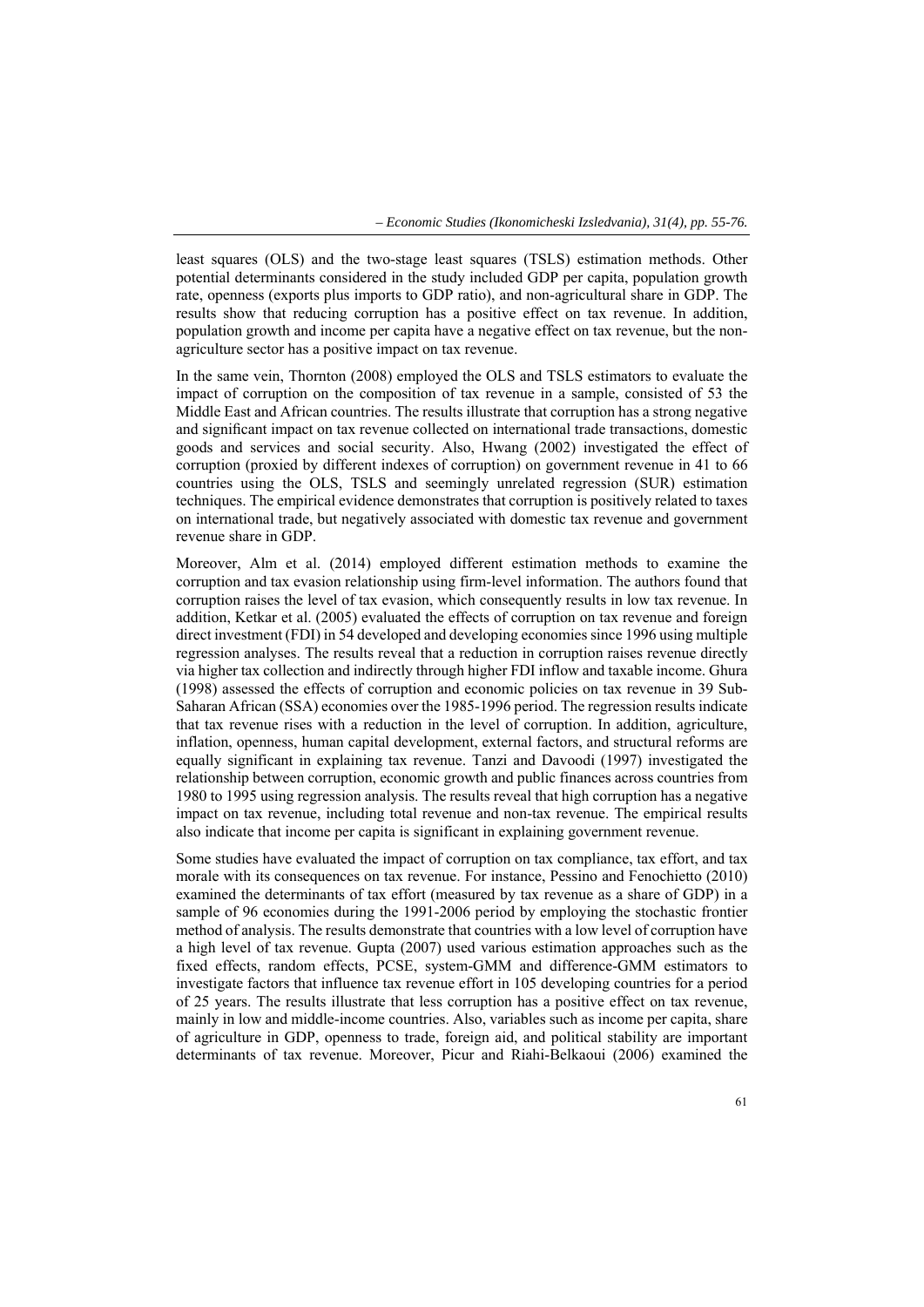relationship between corruption, bureaucracy and tax compliance in 30 developing and developed economies using OLS with the White correction method. The empirical results show that control of corruption has a positive effect on tax compliance, and bureaucracy has a negative impact on tax compliance. These findings suggest that less corruption promotes tax compliance, which results in high tax revenue, while bloated bureaucracy encourages non-compliance, which leads to less tax revenue. On his part, Torgler (2004) used the weighted ordered probit analysis to examine corruption and tax morale relationship in transition countries during the 1995-1998 period. The author found that the higher the perceived size of corruption, the lower the tax morale and as a result, the less tax revenue.

In Nigeria, Omodero (2019) employed the OLS technique to analyse the effects of shadow economy and corruption on tax revenue performance during the 1996-2018 period. The author concluded that both corruption and the shadow economy have adverse impacts on tax revenue in Nigeria. Also, Onogwu (2018) analysed the impact of corruption on public sector revenue and investment in Nigeria from 1997 to 2017 using the OLS method. The author found that corruption raises public investment, while there was no evidence that corruption exerts an influence on government revenue.

A review of empirical literature indicates that little attention has been given to the corruption and tax revenue relationship in Nigeria. Also, existing studies on the corruption-tax revenue relationship employed inadequate sample size, did not conduct unit root tests, employed inappropriate estimation techniques, and failed to perform important tests, including serialcorrelation and heteroscedasticity tests. This study contributes to the literature by employing the NARDL method to investigate the behaviour of tax revenue amid corruption in Nigeria using quarterly data over the 1999-2019 period. In addition, conventional diagnostic tests like serial-correlation and heteroscedasticity, as well as tests were conducted to ascertain the validity of the results.

## **Theoretical Framework and Model Specification**

In building the tax model, this study relies on the theory of tax compliance of Graetz et al. (1986). The authors explained how the interaction between taxpayers and tax officials could influence the amount of tax collected via enforcement and bribery (an act of corruption). Contributing to the discourse, Flatters and MacLeod (1995) presented a model which shows that some level of corruption can be tolerated to make the tax system efficient, particularly if the wages of tax officials are very low and there are huge constraints on efforts required to know precisely taxpayers' liabilities. Supporting this argument, Akdede (2006) and Alm et al. (2014) suggested that corruption can provide a conducive environment for tax compliance. The authors opined that if the costs of evasion (i.e. the amount of bribes taxpayers are required to pay to officials to evade tax) are higher than the costs of paying tax, then, individuals (or firms) will comply and pay their tax rather than giving the huge bribes to tax officials. This will raise the level of tax revenue.

On the contrary, some scholars argue that corruption reduces the effectiveness of the government's policy instruments, leading to a reduction in the government's ability to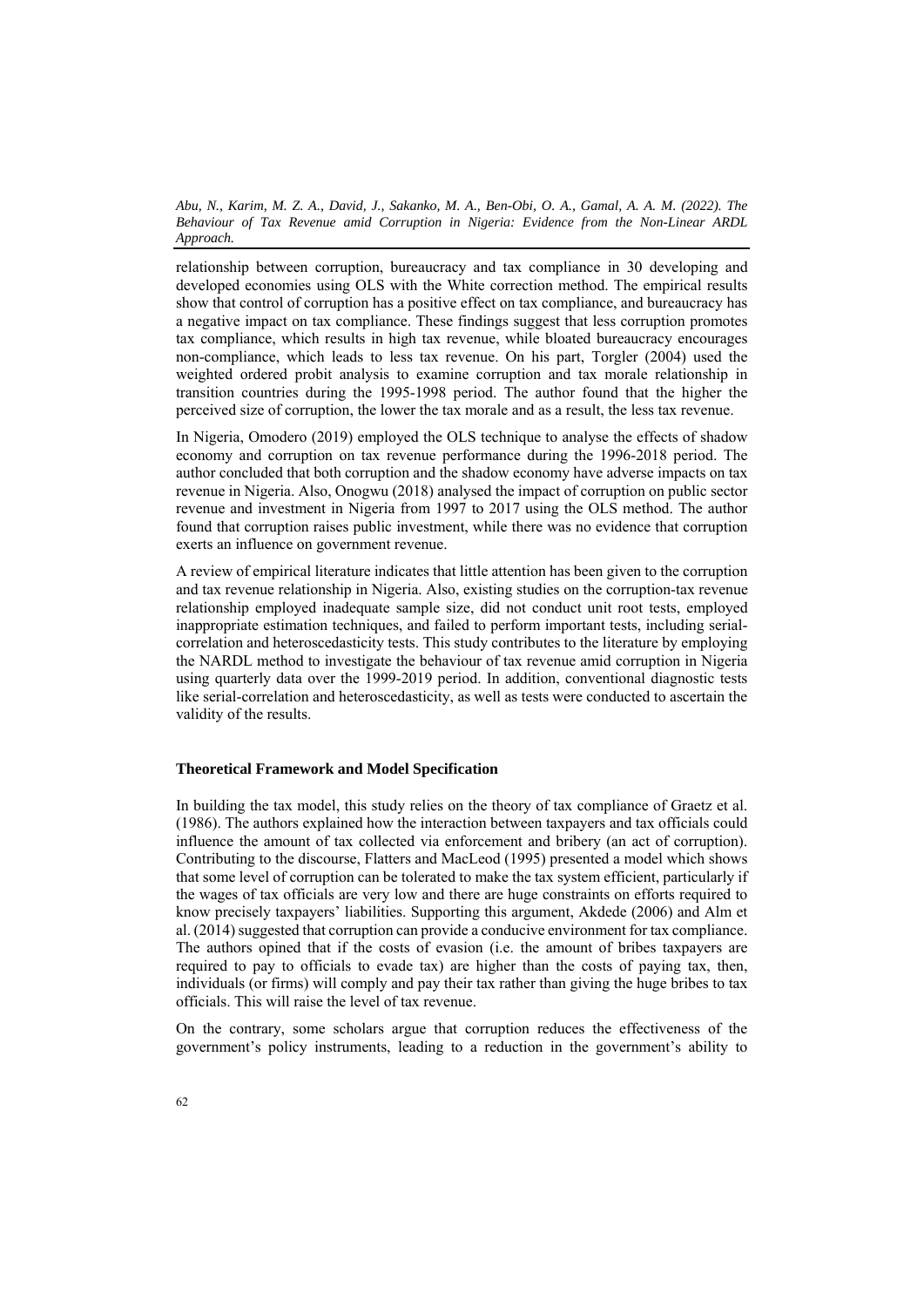enforce tax laws and raise tax revenue (Chander, Wilde, 1992; Virmani, 1987). Authors have also emphasised that collusion between taxpayers and tax collectors can result in an understatement of tax liabilities and, consequently, a reduction in the amount of tax that is remitted to the treasury (Aidt, 2003; Flatters, MacLeod, 1995). To a greater extent, raising income tax will lead to a reduction rather than an increase in tax revenue in countries where tax administrators are very corrupt (Bowles, 1999; Sanyal, 2002; Sanyal et al., 2000; Tanzi, Davoodi, 1997).

The foregoing discussion illustrates that the level of corruption (COR) tends to affect tax revenue (TAX). Thus, a model in which TAX is dependent on COR is specified as:

$$
LTAX_t = \beta_0 + \beta_1 COR_t + \varepsilon_t \tag{1}
$$

Other than corruption (the variable of interest), certain variables which also influence tax revenue in the literature are considered in this study. They include income level, agriculture, inflation, foreign aid and female labour force participation. For example, authors argue that income level measured by GDP per capita (GDPC) goes a long way in affecting tax revenue mobilisation (Bird et al., 2008; Gupta, 2007; Imam, Jacobs, 2014; Tanzi, Zee, 2000; Teera, 2003). Thus, at a higher income level, countries have a higher capacity to collect and pay taxes (Chelliah, 1991), leading to higher tax revenue (Imam, Jacobs, 2014).

In addition, agriculture (AGR) tends to influence the revenue that can be collected via tax (Gupta, 2007; Tanzi, Zee, 2000; Teera, 2003). In developing countries where agriculture constitutes a substantial amount of economic activity and is dominated by subsistence production and farming, it may be difficult to tax those who engage in agricultural production and farming due to their low earnings. Therefore, in a country like Nigeria with subsistence agricultural production and poor farmers, agriculture is expected to have a negative effect on tax revenue.

Furthermore, inflation proxied by the consumer price index (CPI) and a measure of macroeconomic uncertainty or instability (An et al., 2016) can also affect the level of tax revenue. The higher the inflation rate (or higher uncertainty/worsening macroeconomic condition), the lesser the revenue generated from different taxes (Imam, Jacobs, 2014). In line with this view, authors, including Tanzi (1977), suggested that real tax revenue declines with high inflation. Thus, the high inflation rate in Nigeria is expected to have a dampening impact on tax revenue.

Moreover, foreign aid (AID) can influence the amount of tax collected (Gupta, 2007; Rodriguez, 2018). The effect of AID depends on whether it is used to finance consumption or expand production (Gupta, 2007). It has also been suggested that the behaviour of revenue can be influenced by the composition of AID (Gupta et al., 2003; Rodriguez, 2018). Whereas Gupta et al. (2003) and Rodriguez (2018) found that concessional loans raise tax revenue, authors such as Mahdavi (2008) and Benedek et al. (2014) confirmed a negative effect of grant on tax revenue.

Also, female labour force participation (FELP) can dictate the movement in tax revenue (Mahdavi, 2008; Rodriguez, 2018). The higher the participation of females in the labour force, the higher the labour income that is taxable. The reason behind this argument is that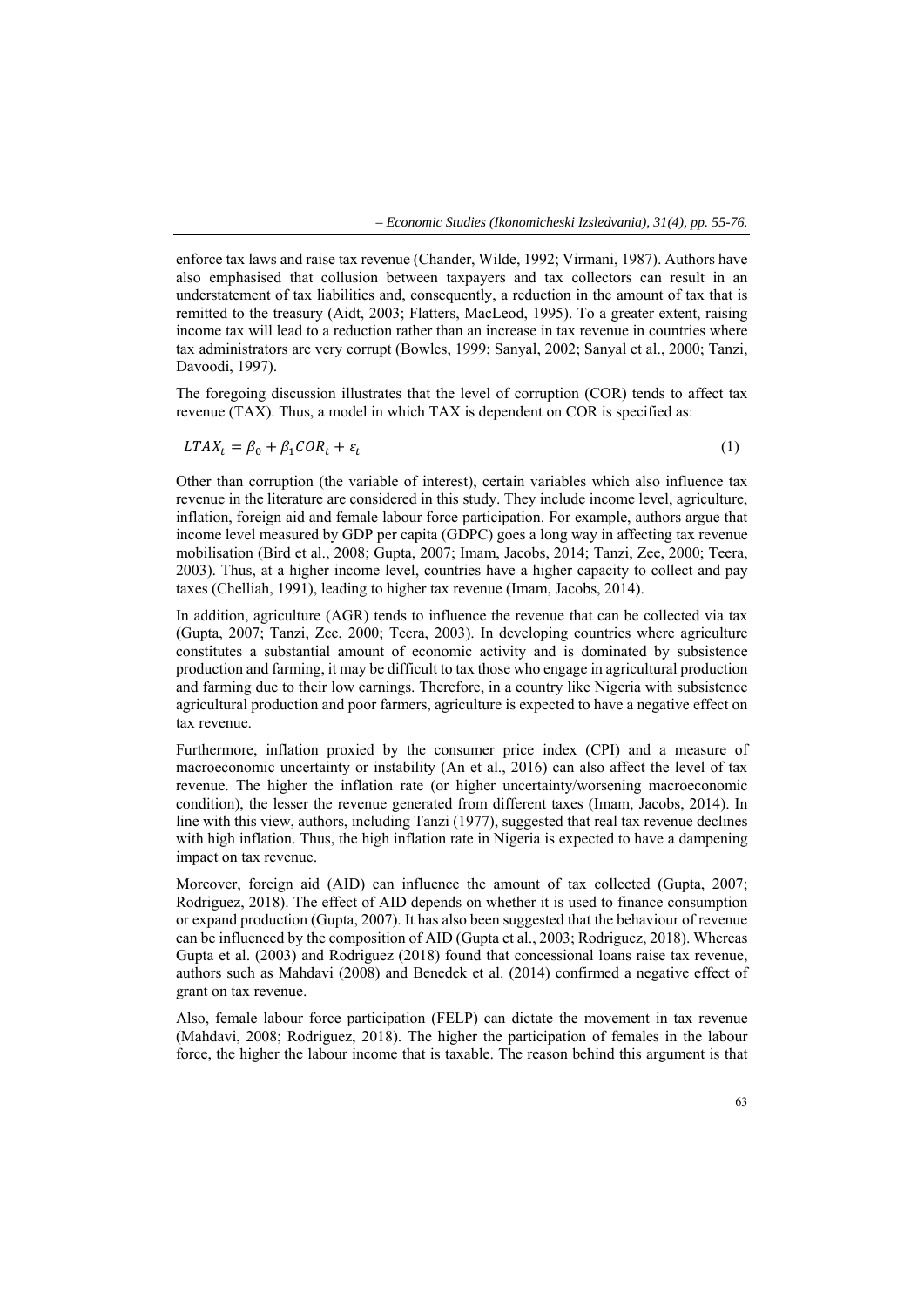housewives carry out some duties at home (considered as work) for which they receive no payment (Rodriguez, 2018). Thus, participating in the labour force, enable females to earn income that can be taxed. Authors also believe that women are more likely to comply with tax obligations compared to men as they pay greater attention to ethical issues (Rodriguez, 2018; Torgler, Schaltegger, 2005).

Taking these variables into consideration, the new tax revenue model is re-specified as follows:

$$
LTAX_t = \beta_0 + \beta_1 COR_t + \beta_2 LGDPC_t + \beta_3 LAGR_t + \beta_4 LCPI_t + \beta_5 AID_t + \beta_6 FELP_t + \varepsilon_t
$$
\n(2)

where  $L$  denotes the logarithm of the variables.

## **Data and Econometric Techniques**

The major constraint of this study is the lack of data for a substantial number of observations/years (i.e. n>30 or above) required for a time series analysis. In particular, the data on control of corruption is available from the year 1996 and the data on tax revenue from 1999. It is noteworthy that previous studies on tax revenue determinants in Nigeria used federally collected revenue as a proxy for tax revenue. In our case, we use tax revenue data which are published by the FIRS and available for only a few years. Proper record (data) keeping of tax revenue has been a major problem in tax administration in Nigeria (Micah et al., 2012). On the other hand, data on other (control) variables are available for a considerable number of years. To address this issue, annual data on all variables for the 1999-2019 period were converted into quarterly data using the Gandolfo's (1981) interpolation method. This leaves us with a higher number of observations, that is, quarterly data for 1999:1-2019:4 (i.e. n=76) because the first and last years of the series were eliminated during interpolation. The Gandolfo's procedure has been used in past empirical studies (Abu, Karim, 2021; Abu et al., 2019; Baharumshah et al., 2006; Baharumshah, Rashid, 1999). In addition, it has been stated that interpolated series do not cause bias in estimates of cointegrating vectors even in finite samples (Smith, 1998).

The data were collected from various sources as follows. The data on GDP per capita, consumer price index, agriculture, foreign aid and female labour force participation were obtained from the World Bank's World Development Indicators (WDI); the control of corruption from the World Bank's World Governance Indicators (WGI); and TAX from the Federal Inland Revenue Service.

## *Unit root tests*

Prior to the estimation of the relationship between tax revenue and corruption, the Augmented Dicker-Fuller (ADF) and Phillips-Perron (PP) tests were used to ascertain the unit root property/status of the data/series. This test (unit root test) is required to guide against the generation of misleading results. The ADF equation (Dickey, Fuller, 1979) is specified as: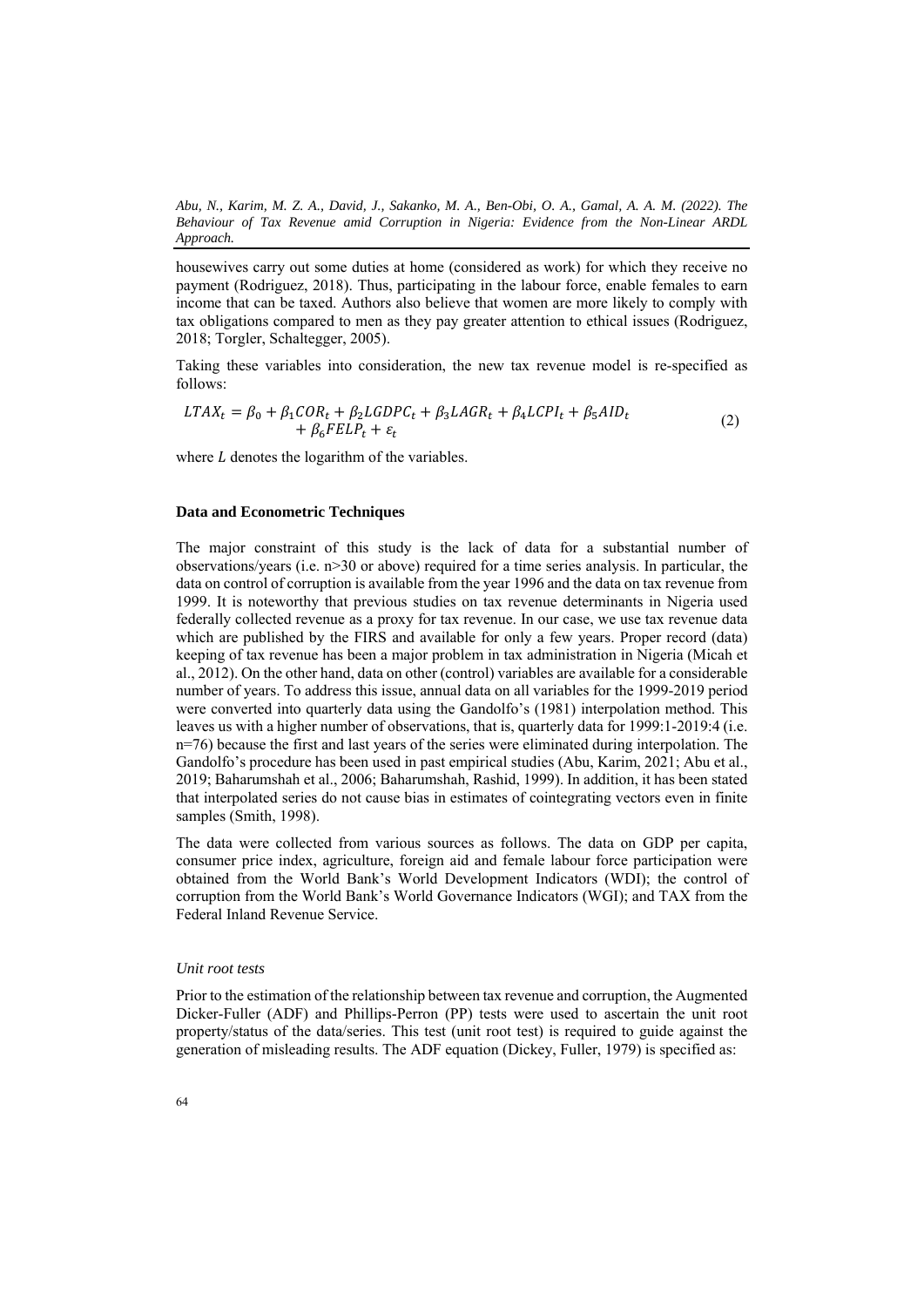$$
\Delta y_t = a + \rho y_{t-1} + \theta_1 \Delta y_{t-1} + \dots + \theta_k \Delta y_{t-k} + \varepsilon_t
$$

where  $y_t$  is the series, and  $\varepsilon_t$  the error term. The equation is used to test the null hypothesis:

 $H_0$ :  $\rho = 0$  (unit root)

Against the alternative hypothesis:

 $H_1$ :  $\rho$ < 0 (series is stationary)

In addition, the PP test (Phillips and Perron 1988) was used as a complement to the ADF test. If the ADF/PP statistic is smaller than the critical value at  $1\%$ ,  $5\%$  or  $10\%$ , the H<sub>0</sub> is not rejected. On the other hand, if the ADF/PP statistic is higher than the critical value, the  $H_1$  is accepted.

#### *Non-linear ARDL technique*

In examining the relationship between tax revenue and corruption, this study employs the NARDL approach of Shin et al. (2014). The NARDL method is an asymmetric extension to the popular ARDL model (Pesaran, Shin, 1999; Pesaran et al., 2001). The rationale for using the NARDL technique is based on the opinion of scholars that the relationship that exists between variables is not always linear. This technique can be used whether the series are of order one [i.e. I(1)] or a combination of variables of  $[I(1)]$  and order zero  $[I(0)]$ , but it cannot accommodate I(2) variables (Ibrahim, 2015; Jalil et al., 2014; Shin et al., 2014). Also, the method is more appropriate in estimating the relationship between variables using finite or small samples.

The NARDL model  $(p, k_1, k_2, k_3, k_4, k_5)$  to be estimated is specified as follows:

$$
\Delta LTAX_{t} = \delta_{0} + \sum_{i=1}^{p} \delta_{1} \Delta LTAX_{t-i} + \sum_{i=0}^{k_{1}} \delta_{2}^{*} \Delta COR_{t-i}^{*} + \sum_{i=0}^{k_{2}} \delta_{3} \Delta LGDPC_{t-i} + \sum_{i=0}^{k_{3}} \delta_{4} \Delta LAGR_{t-i} + \sum_{i=0}^{k_{4}} \delta_{5} \Delta LCPI_{t-i} + \sum_{i=0}^{k_{5}} \delta_{6} \Delta AID_{t-i} + \sum_{i=0}^{k_{6}} \delta_{7} \Delta FELP_{t-i} + \beta_{1} LTAX_{t-1} + \beta_{2}^{*} COR_{t-1}^{*} + \beta_{3} LGDPC_{t-1} + \beta_{4} LAGR_{t-1} + \beta_{5} LCPI_{t-1} + \beta_{6} AID_{t-1} + \beta_{7} FELP_{t-1} + \varepsilon_{t}
$$
\n(3)

where  $\delta_0$  is the constant,  $\delta_1$  -  $\delta_7$ , and  $\beta_1$  -  $\beta_7$  are coefficients to be estimated. The short-run and long-run models' asymmetric parameters are decomposed into negative partial and positive partial sums in equations which are specified as (4) and (5), respectively. This enables us to determine the asymmetric impacts of COR on LTAX.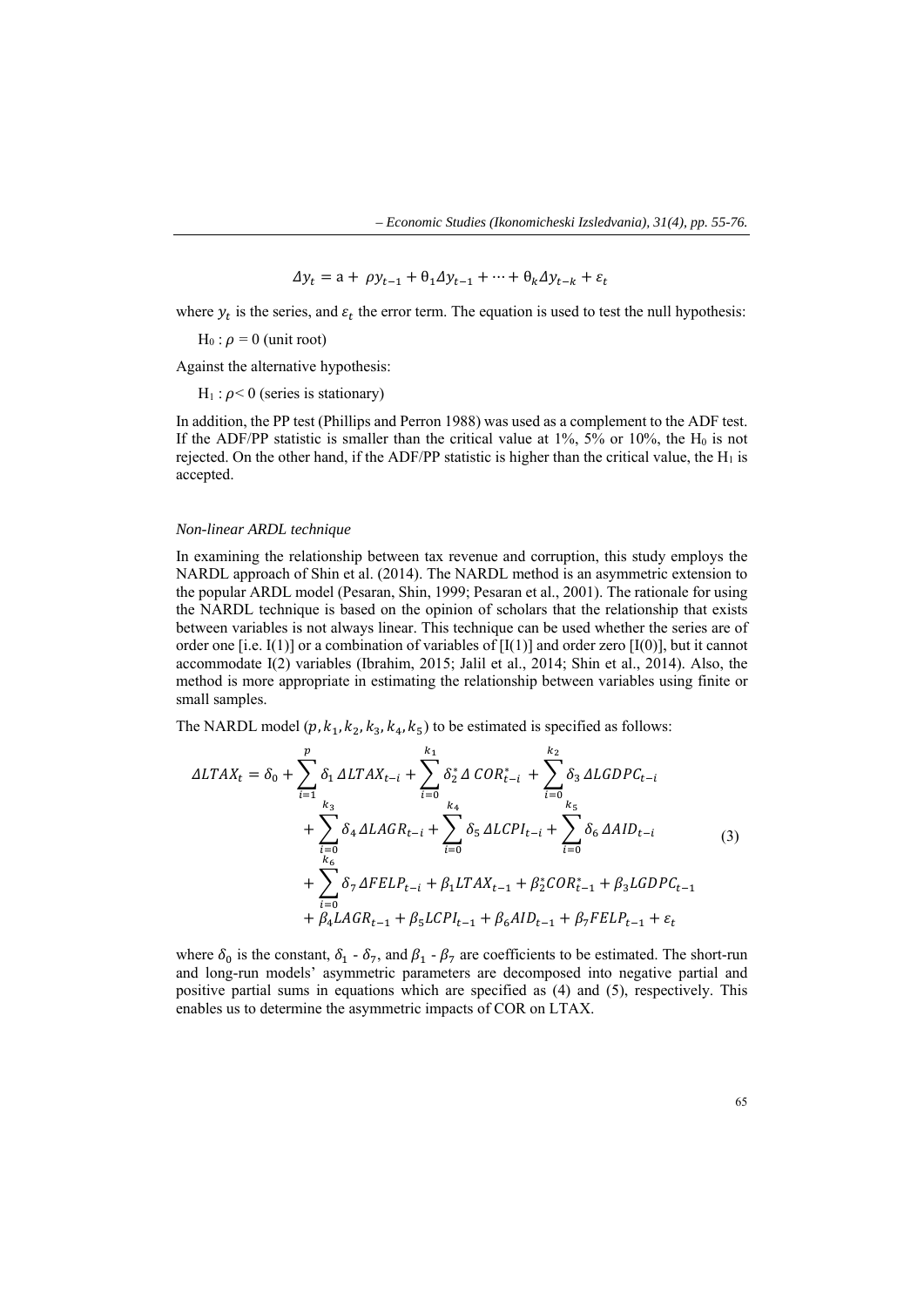*Abu, N., Karim, M. Z. A., David, J., Sakanko, M. A., Ben-Obi, O. A., Gamal, A. A. M. (2022). The Behaviour of Tax Revenue amid Corruption in Nigeria: Evidence from the Non-Linear ARDL Approach.* 

$$
\sum_{i=0}^{k_1} \delta_2^* \Delta \text{COR}_{t-i}^* = \sum_{i=0}^{k_1} (\delta_2^* \Delta \text{COR}_{t-i}^+ + \delta_2^- \Delta \text{COR}_{t-i}^-)
$$
\n(4)

$$
\beta_2^*COR_{t-1}^* = (\beta_2^*COR_{t-1}^* + \beta_2^-COR_{t-1}^-)
$$
\n(5)

The decomposed parameters  $COR<sup>+</sup>$  and  $COR<sup>-</sup>$  represent positive and negative changes in the control of corruption, respectively. A positive change implies greater control of corruption, while a negative change indicates lesser control of corruption. Thus, a positive/negative sign of the coefficient of control of corruption (COR) implies that reducing corruption has a positive/negative impact on tax revenue.

The NARDL procedure begins with the bounds test for a null hypothesis of no cointegration  $(H<sub>0</sub>)$  against the alternative hypothesis of cointegration  $(H<sub>1</sub>)$ . The equations required to test each hypothesis are stated as follows:

H<sub>0</sub>: 
$$
\beta_1 = \beta_2 = \beta_3 = \beta_4 = \beta_5 = \beta_6 = \beta_7 = 0
$$
, and H<sub>1</sub>:  $\beta_1 \neq \beta_2 \neq \beta_3 \neq \beta_4 \neq \beta_5 \neq \beta_6 \neq \beta_7 \neq 0$ 

In testing these hypotheses, the Wald test is carried out on the joint significance of the coefficients by computing the F-statistic. The statistic is then compared with the upper and lower critical bounds. Where the computed F-statistic is larger than the upper bound  $[I(1)]$ , the null hypothesis of no cointegration between/among the variables is rejected. On the other hand, if the computed F-statistic is smaller than the lower bound  $[I(0)]$ , then the null hypothesis is not rejected. In the event that the F-statistic lies between  $I(0)$  and  $I(1)$ , the inference would be inconclusive.

The asymmetry test is conducted to ascertain whether a non-linear relationship exists between or among variables. The test accounts for asymmetric effects via the computation of decomposed negative and positive partial sums of the concerned explanatory variable or regressor. Next is to conduct the Wald test to check the joint significance of the partial sums and to test the null hypothesis of no asymmetry. If the short-run coefficient of the negative partial sum of COR is different from the positive partial sum of COR, that is,

 $\sum_{i=0}^{k_1} \delta_2^+ \neq \sum_{i=0}^{k_1} \delta_2^-$ . It is confirmed that asymmetric impact is present.

In the same vein, if the long-run coefficient of the negative partial sum of COR varies from the positive partial sum of COR, that is:

 $\beta_2^+ \neq \beta_2^-$ . Then the asymmetric effect is established.

Once the variables are found to have a cointegrating relationship, the long-run coefficients would be estimated using the model, which is specified as follows:

$$
LTAX_t = \theta_0 + \theta_1^+COR_t^+ + \theta_1^-COR_t^- + \theta_2LGDPC_t + \theta_3LAGR_t + \theta_4LCPI_t
$$
  
+ 
$$
\theta_5AID_t + \theta_6FELP_t + \varepsilon_t
$$
 (6)

In addition, the short-run coefficients can be estimated using the model that is specified as follows: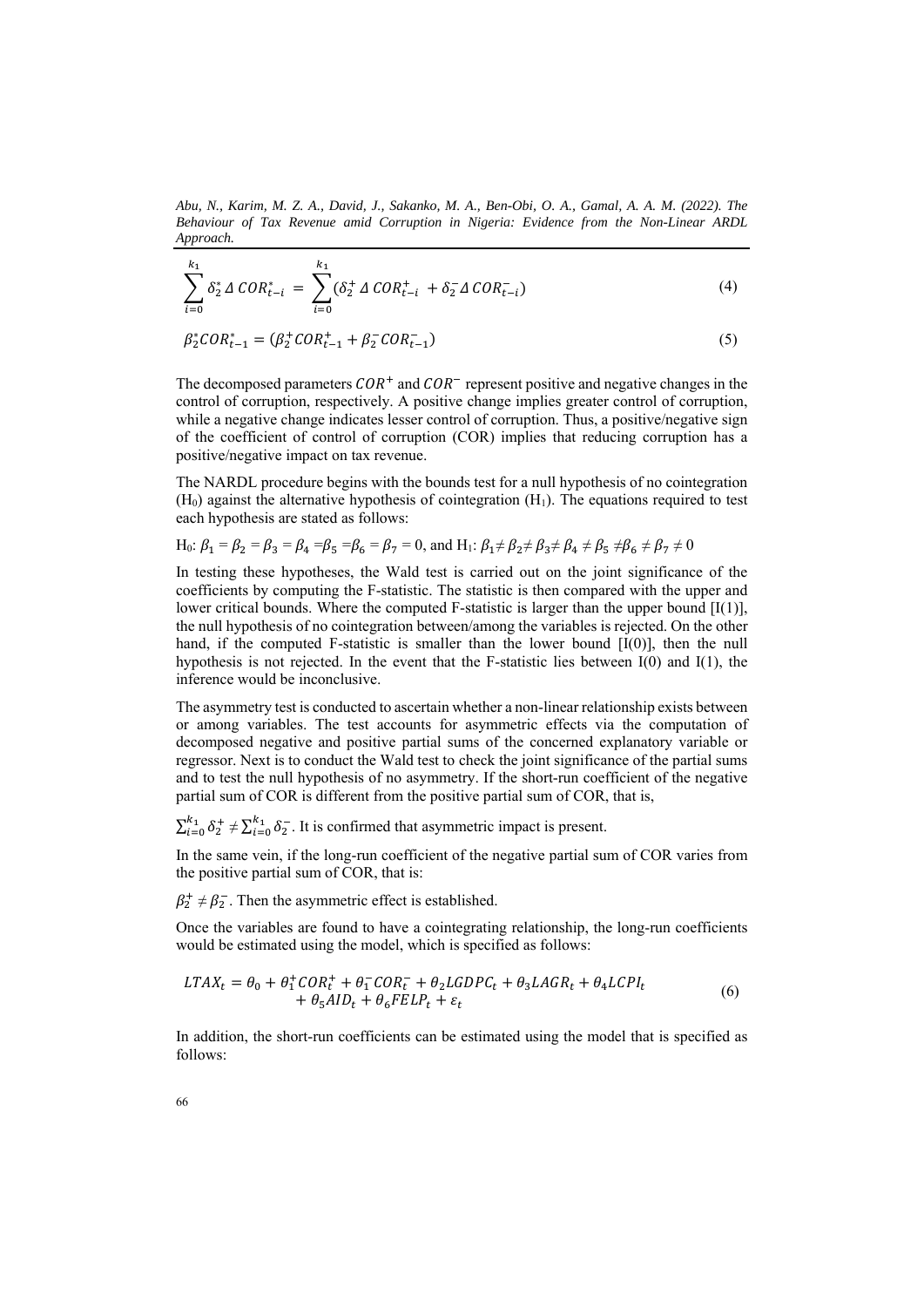$$
\Delta LTAX_{t} = \Upsilon_{0} + \sum_{i=0}^{p} \Upsilon_{1} \Delta LTAX_{t-i} + \sum_{i=0}^{k_{1}} (\Upsilon_{2}^{+}\Delta \text{ COR}_{t-i}^{+} + \Upsilon_{2}^{-}\Delta \text{ COR}_{t-i}^{-}) + \sum_{i=0}^{k_{2}} \Upsilon_{3} \Delta LGDPC_{t-i} + \sum_{i=0}^{k_{3}} \Upsilon_{4} \Delta LAGR_{t-i} + \sum_{i=0}^{k_{4}} \Upsilon_{5} \Delta LCPI_{t-i} + \sum_{i=0}^{k_{5}} \Upsilon_{6} \Delta AID_{t-i} + \sum_{i=0}^{k_{6}} \Upsilon_{7} \Delta FELP_{t-i} + \psi_{1} ECT_{t-1} + \varepsilon_{t}
$$
\n(7)

 $ECT_{t-1}$  is the error correction term lagged by one period, and its coefficient,  $\psi_1$ , is the represents the speed of adjustment required to restore the long-run equilibrium following any shock. In estimating the NARDL model, the Akaike Information Criterion (AIC) was used to select the optimal lags for the variables. The justification for using the AIC is based on its superior performance compared to other lag selection criteria, even in finite samples (Liew, 2004).

## *Diagnostic tests*

Diagnostic tests were performed to ascertain/check the reliability of the results. These tests show whether the estimated model has problems of serial-correlation and hetero-scedasticity. The Breusch-Godfrey serial-correlation Lagrange multiplier test was used to check whether the residuals are serially correlated, and the Breusch-Pagan-Godfrey heteroscedasticity test to ascertain if the error terms in the model are homoscedastic. In addition, the Ramsey RESET test was carried out to ascertain whether the model is well specified.

#### *Stability tests*

In an attempt to evaluate the stability status of the estimated model and its parameters, the stability tests were carried out. The objective was achieved using the cumulative Sum of recursive residuals (CUSUM) and the cumulative Sum of squares of recursive residuals (CUSUMQ). If the plots of the CUSUMQ break outside the lower and/or upper bounds, it will be concluded that the parameters are not stable over the long run (Greene, 2003).

## **Results and Discussion**

#### *Results of unit root tests*

The unit root test results in Table 1 indicate that some variables are stationary or do not have a unit root. They include LGDPC and LAGR. On the other hand, series such as LTAX, COR, LCPI, AID and FELP exhibited a unit root, but they became stationary after their first difference.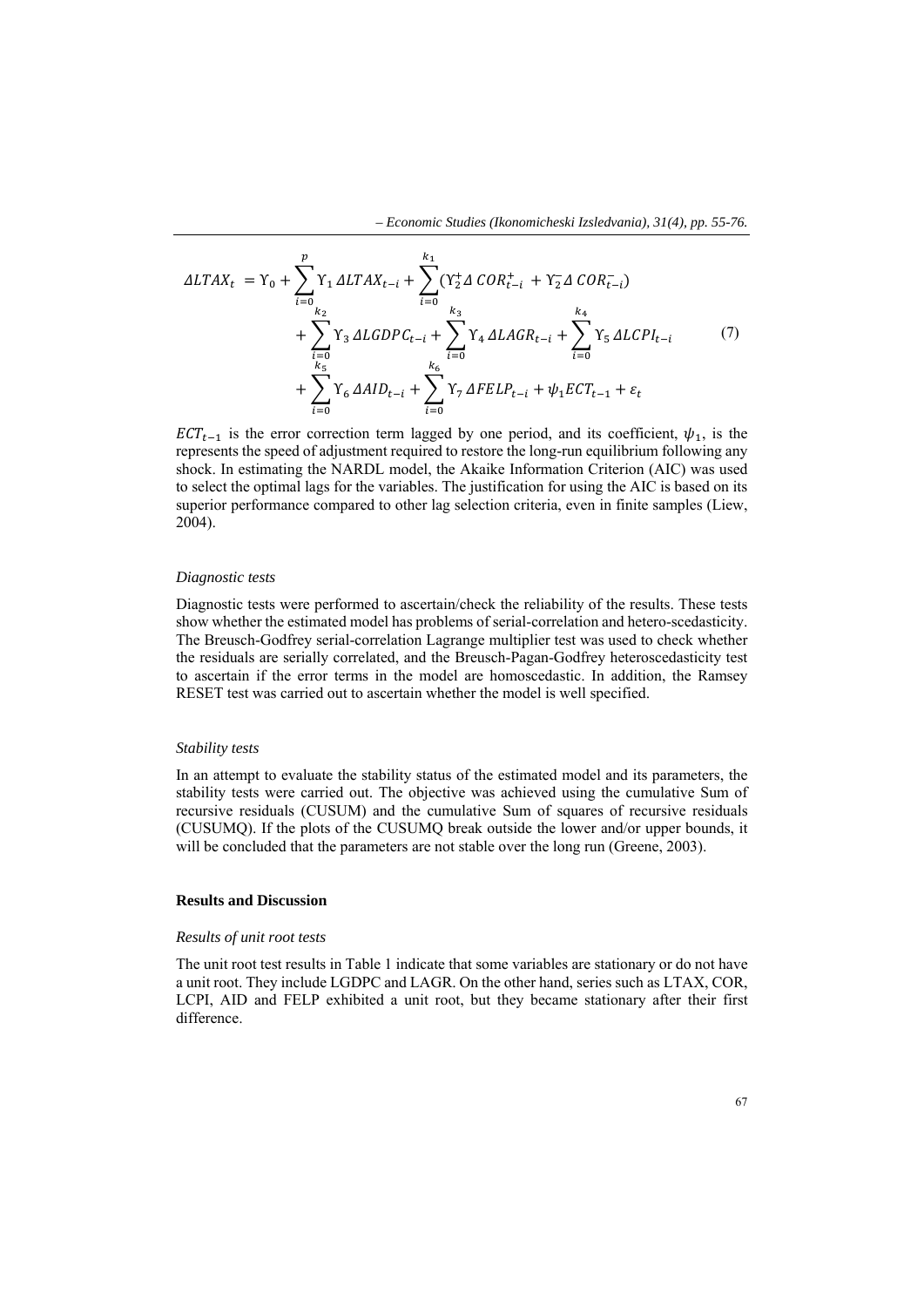*Abu, N., Karim, M. Z. A., David, J., Sakanko, M. A., Ben-Obi, O. A., Gamal, A. A. M. (2022). The Behaviour of Tax Revenue amid Corruption in Nigeria: Evidence from the Non-Linear ARDL Approach.* 

|              | ADF         |         |                          | PP                       |             |         |             |                          |
|--------------|-------------|---------|--------------------------|--------------------------|-------------|---------|-------------|--------------------------|
| Variable     | Level       | p-value | $1st$ diff.              | p-value                  | Level       | p-value | $1st$ diff. | p-value                  |
| <b>LTAX</b>  | $-1.661$    | 0.446   | $-4.558***$              | 0.000                    | $-2.173$    | 0.217   | $-4.689***$ | 0.000                    |
| <b>COR</b>   | $-1.859$    | 0.349   | $-5.218***$              | 0.000                    | $-2.150$    | 0.226   | $-5.119***$ | 0.000                    |
| <b>LGDPC</b> | $-4.230***$ | 0.001   | $\overline{\phantom{a}}$ | -                        | $-4.945***$ | 0.000   |             | $\overline{\phantom{a}}$ |
| LAGR         | $-3.072**$  | 0.033   |                          | $\overline{\phantom{a}}$ | $-4.655***$ | 0.000   |             |                          |
| <b>LCPI</b>  | $-1.044$    | 0.733   | $-3.196**$               | 0.024                    | $-2.646$    | 0.088   | $-4.472***$ | 0.000                    |
| AID          | $-2.331$    | 0.165   | $-4.225***$              | 0.001                    | $-2.407$    | 0.143   | $-4.320***$ | 0.000                    |
| <b>FELP</b>  | $-2.441$    | 0.134   | $-8.745***$              | 0.000                    | $-3.482**$  | 0.011   | -           |                          |

Results of unit root tests

\*\* and \*\*\* indicate a rejection of the null hypothesis of no unit root at 5% and 1% levels, respectively. *Source: Authors' calculation.* 

These findings demonstrate that the series/variables are a mixture/combination of I(0) and I(1), thus, providing justification for the bounds test to cointegration.

## *Results of NARDL bounds test to cointegration*

The result of the NARDL bounds test to cointegration in Table 2 illustrates that the calculated F-statistic (i.e. 8.42) is higher than the upper critical bound value (i.e. 3.90) at the 1% level.

| ∽ |
|---|
|---|

| Function = $f(TAX/COR, LGDPC, LAGR, LCPI, AID, FELP)$ |                        |           |      |  |
|-------------------------------------------------------|------------------------|-----------|------|--|
|                                                       | Critical values bounds |           |      |  |
| $F-stat. = 8.4214***$                                 |                        | 1(0)      |      |  |
|                                                       | 10%                    | l.92      | 2.89 |  |
|                                                       | $5\%$                  | 2.17      |      |  |
|                                                       | $1\%$                  | 272<br>۰, | 3.90 |  |

Results of bounds test to cointegration

**\*\*\*** denotes statistical significance at a 1% level and a rejection of the null hypothesis of no cointegration. *Source: Authors' calculation.* 

This finding reveals the existence of cointegration among LTAX, COR, LGDPC, LAGR, LCPI, AID and FELP. Thus, the variables have a long-run equilibrium relationship.

## *Results of asymmetry test*

The result of the asymmetry test (for long-run relationship) in Table 3 demonstrates that the calculated F-statistic is 5.6866 with a corresponding probability of 0.0067. This finding suggests that there is an asymmetric relationship between tax revenue and corruption in the lond run.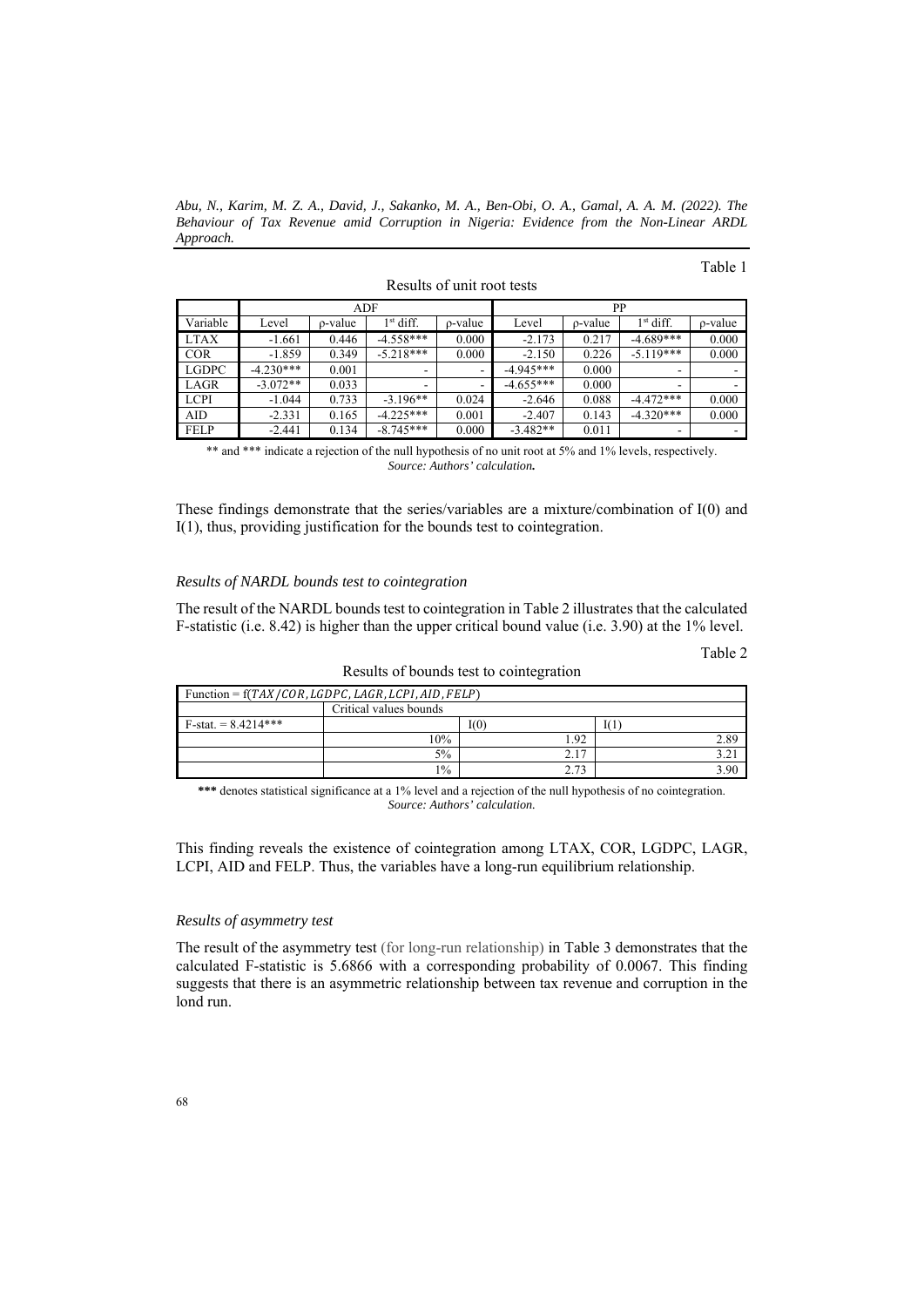#### Table 3

#### Result of asymmetry test

|             | <b>Sec.</b> |
|-------------|-------------|
| $\alpha$ to | ۔ ـ         |
|             |             |

Note: Values in parenthesis are probability values. *Source: Authors' calculation.* 

## *Results of NARDL model estimation*

The results of the estimation of NARDL model are presented in Table 4. The optimum lag length of the estimated model selected by the AIC is 4,4,1,3,3,0,4,4. The long-run results indicate that control of corruption (COR) is significantly related to tax revenue (LTAX). A positive change (or an increase) in COR by 1 unit reduces LTAX by a 2.71% at a 1% level, while a negative change (or decrease) in COR by 1 unit raises LTAX by a 2.75% at a 1% level in the long-run. In addition, income level (LGDPC) has a positive and significant impact on tax revenue. A 1% increase in LGDPC leads to a 2.73% increase in LTAX at a 1% level in the long run.

Table 4

Results of selected short-run and long-run non-linear ARDL models

|                                | Short-run coefficients ( $D.V$ is $\triangle LTAX$ ) |               |              | Long-run coefficients (D.V is LTAX) |               |
|--------------------------------|------------------------------------------------------|---------------|--------------|-------------------------------------|---------------|
| Regressor                      | Coeff./Se                                            | $\rho$ -value | Regressor    | Coeff./Se                           | $\rho$ -value |
| $\triangle LTAX_{-1}$          | $0.4664***(0.0758)$                                  | 0.0000        | Constant     | $-2.5420(5.6597)$                   | 0.6557        |
| $\triangle LTAX$ <sub>22</sub> | $0.4132***(0.0822)$                                  | 0.0000        | $COR^+$      | $-2.7142***(0.7101)$                | 0.0005        |
| $\triangle LTAX_{-3}$          | $0.3190***$ (0.0646)                                 | 0.0060        | $COR-$       | $2.7500***$ (0.6424)                | 0.0001        |
| $\triangle COR^+$              | 0.3782(0.3562)                                       | 0.2947        | <b>LGDPC</b> | $2.7277***$ (0.2960)                | 0.0000        |
| $\triangle COR_{-1}^+$         | $1.7030***$ (0.4536)                                 | 0.0006        | LAGR         | $-0.6130(0.5525)$                   | 0.2739        |
| $\triangle COR_{-2}^+$         | $1.2995***(0.4388)$                                  | 0.0051        | <b>LCPI</b>  | $-0.0327(0.2564)$                   | 0.8990        |
| $\triangle COR_{-3}^+$         | $1.3194***(0.3996)$                                  | 0.0020        | <b>AID</b>   | $-0.0709*(0.0379)$                  | 0.0678        |
| $\triangle$ COR <sup>-</sup>   | $-1.1877***$ (0.3115)                                | 0.0005        | <b>FELP</b>  | $0.0611***$ (0.0172)                | 0.0010        |
| <b>ALGDPC</b>                  | $1.7620***(0.2768)$                                  | 0.0000        |              |                                     |               |
| $\triangle LGDPC_{-1}$         | $-1.2327***(0.3793)$                                 | 0.0023        |              |                                     |               |
| $\triangle LGDPC_{-2}$         | $-1.0398***$ (0.3475)                                | 0.0047        |              |                                     |               |
| <b>ALAGR</b>                   | $-1.3461***(0.2745)$                                 | 0.0000        |              |                                     |               |
| $\Delta$ LAGR <sub>-1</sub>    | $0.9088**$ (0.3529)                                  | 0.0138        |              |                                     |               |
| $\triangle LAGR_{2}$           | $0.7361**$ (0.3126)                                  | 0.0236        |              |                                     |               |
| $\triangle LAID$               | $0.1140***$ (0.0240)                                 | 0.0000        |              |                                     |               |
| $\Delta$ LAID <sub>-1</sub>    | $0.0720**$ (0.0293)                                  | 0.0187        |              |                                     |               |
| $\triangle$ LAID <sub>2</sub>  | $0.0502*(0.0278)$                                    | 0.0787        |              |                                     |               |
| $\triangle$ LAID <sub>-3</sub> | $0.0252*(0.0137)$                                    | 0.0573        |              |                                     |               |
| $\triangle FELP$               | $0.0886***$ (0.0322)                                 | 0.0090        |              |                                     |               |
| $\Delta$ FELP <sub>-1</sub>    | $-0.1317***$ (0.0162)                                | 0.0000        |              |                                     |               |
| $\Delta$ FELP <sub>-2</sub>    | $-0.0823***$ (0.0118)                                | 0.0000        |              |                                     |               |
| $\Delta FELP_{-3}$             | $-0.0531***$ (0.0082)                                | 0.0000        |              |                                     |               |
| $ECT_{-1}$                     | $-0.5844***$ (0.0612)                                | 0.0000        |              |                                     |               |

 $\Delta$  is the first difference operator. Values in parenthesis are standard errors. \*, \*\* and \*\*\* indicates statistical significance at the 10%, 5%, and 1% levels, respectively. A positive/negative sign of COR indicates greater control of corruption/lesser control of corruption.

*Source: Authors' calculation.*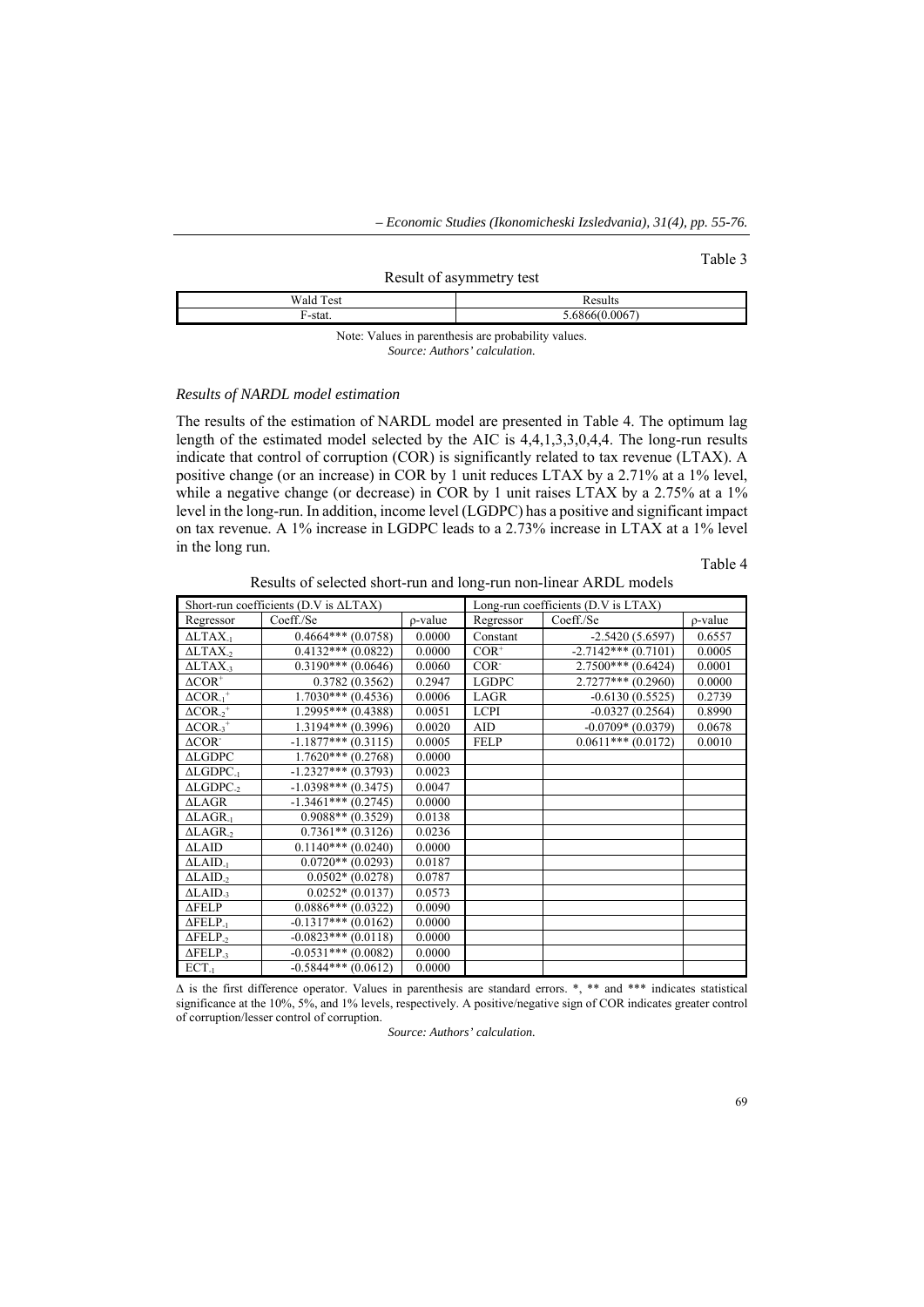Furthermore, foreign aid (AID) has a negative and significant effect on LTAX. A 1% increase in AID causes LTAX to decline by a 0.07% at a 10% level in the long run. Moreover, female labour force participation (FELP) is significantly related to LTAX. An increase in FELP by 1% leads to a 0.06% increase in LTAX at a 1% level in the long run. However, agriculture (LAGR) and inflation rate (LCPI) have a negative and insignificant effect on LTAX in the long run.

The short-run results show that COR has a significant impact on tax revenue. A positive change in COR lagged by one period by 1 unit raises LTAX by 1.70%, while a negative change in COR by 1 unit reduces LTAX by 1.19% at a 1% level in the short-run. In addition, a 1% increase in LGDPC raises LTAX by a 1.76% at a 1% level in the short run. Moreover, an increase in LAGR by 1% reduces LTAX by 1.35% at a 1% level in the short run. Furthermore, AID and FELP have a positive and significant impact on LTAX. A 1% increase AID and FELP lead to an increase in LTAX by 0.11% and a 0.09%, respectively, at a 1% level, in the short-run.

The coefficient of the error correction term lagged by one period  $(ECT<sub>-1</sub>)$  is negative and statistically significant at a 1% level. This implies that approximately 0.58% of the deviation from equilibrium will be corrected in the fourth quarter of the year.

## *Results of diagnostic tests*

The results of diagnostic tests in Table 5 indicate that the Breusch-Godfrey serial-correlation Lagrange multiplier test statistic is 4.19, with its probability value of 0.12. This finding illustrates that there is an absence of serial-correlation in the estimated results.

Table 5

| <b>Test Statistic</b>               | Results         |  |  |
|-------------------------------------|-----------------|--|--|
| Serial Correlation: $\gamma^2$      | 4.1992[0.1225]  |  |  |
| Heteroscedasticity: $\gamma^2$      | 19.484610.92931 |  |  |
| Mis-specification Test: F-statistic | 0.5651(0.4567)  |  |  |

Results of diagnostic tests

Values in parenthesis are probability values. *Source: Authors' calculation.* 

Similarly, the Breusch-Pagan heteroscedasticity test statistic (19.48) with its probability value (0.92) demonstrates that the errors are homoscedastic. Lastly, the Ramsey misspecification test statistic and probability are 0.5651 and 0.4567, respectively. This implies that the estimated model is well specified.

## *Results of stability tests*

The results of the CUSUM and CUSUMQ tests in Figure 4 and Figure 5 reveal that the plots are within the boundaries, implying that the model and its parameters are stable in the long run.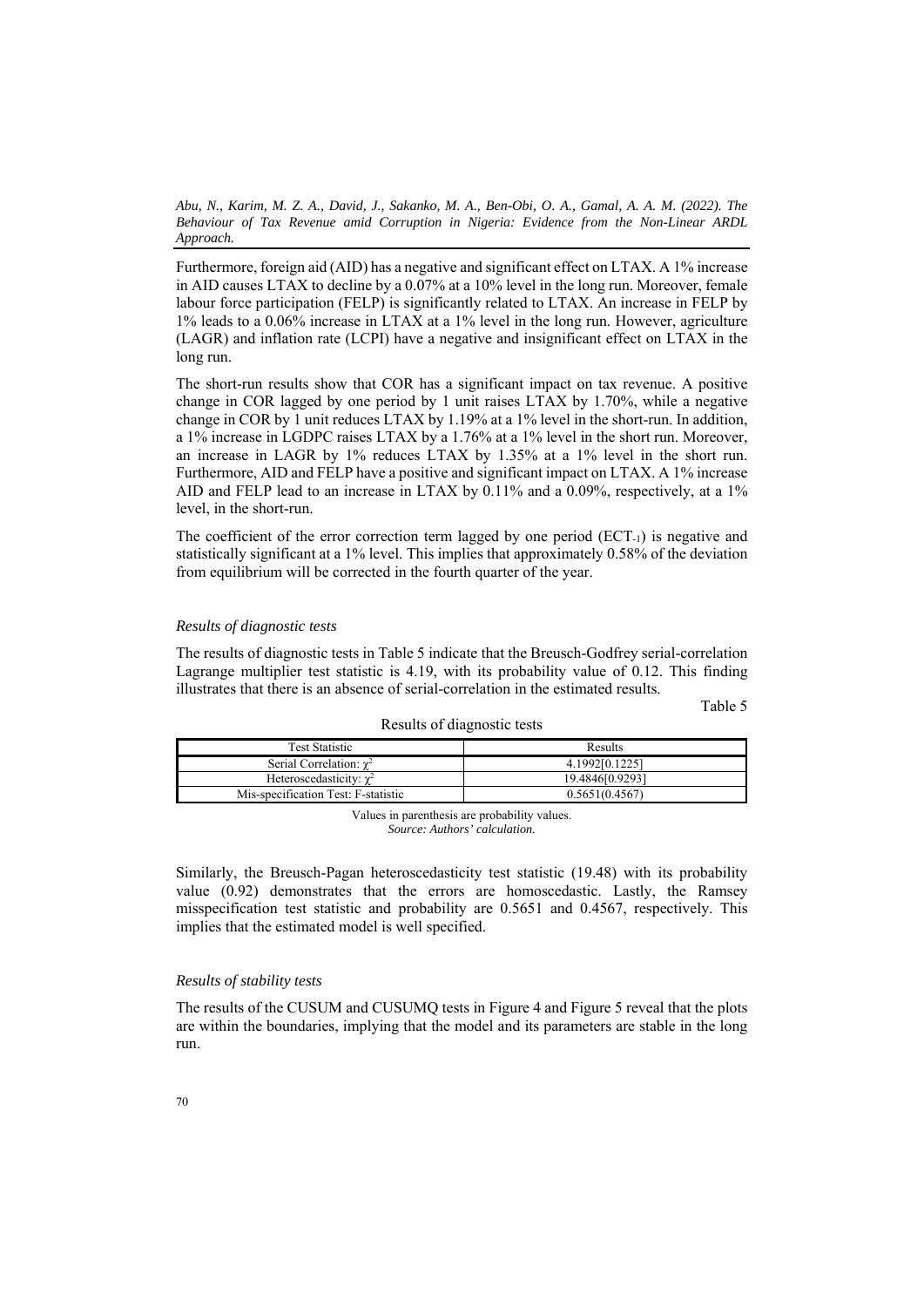











Overall, the bounds test result reveals that there is a long-run relationship among tax revenue and corruption (along with GDP per capita, inflation, agriculture, foreign aid and female labour force participation). The results of estimation of the NARDL model show that corruption has asymmetric (i.e. negative and positive) effects on tax revenue in Nigeria in the short run and the long run. The negative sign of control of corruption is consistent with studies carried out earlier (Alm et al., 2014; Hwang, 2002; Imam, Jacobs, 2014). For example, Imam and Jacobs (2014) discovered that an improvement in the corruption index is associated with fewer taxes collected on goods and services, corporation and other enterprise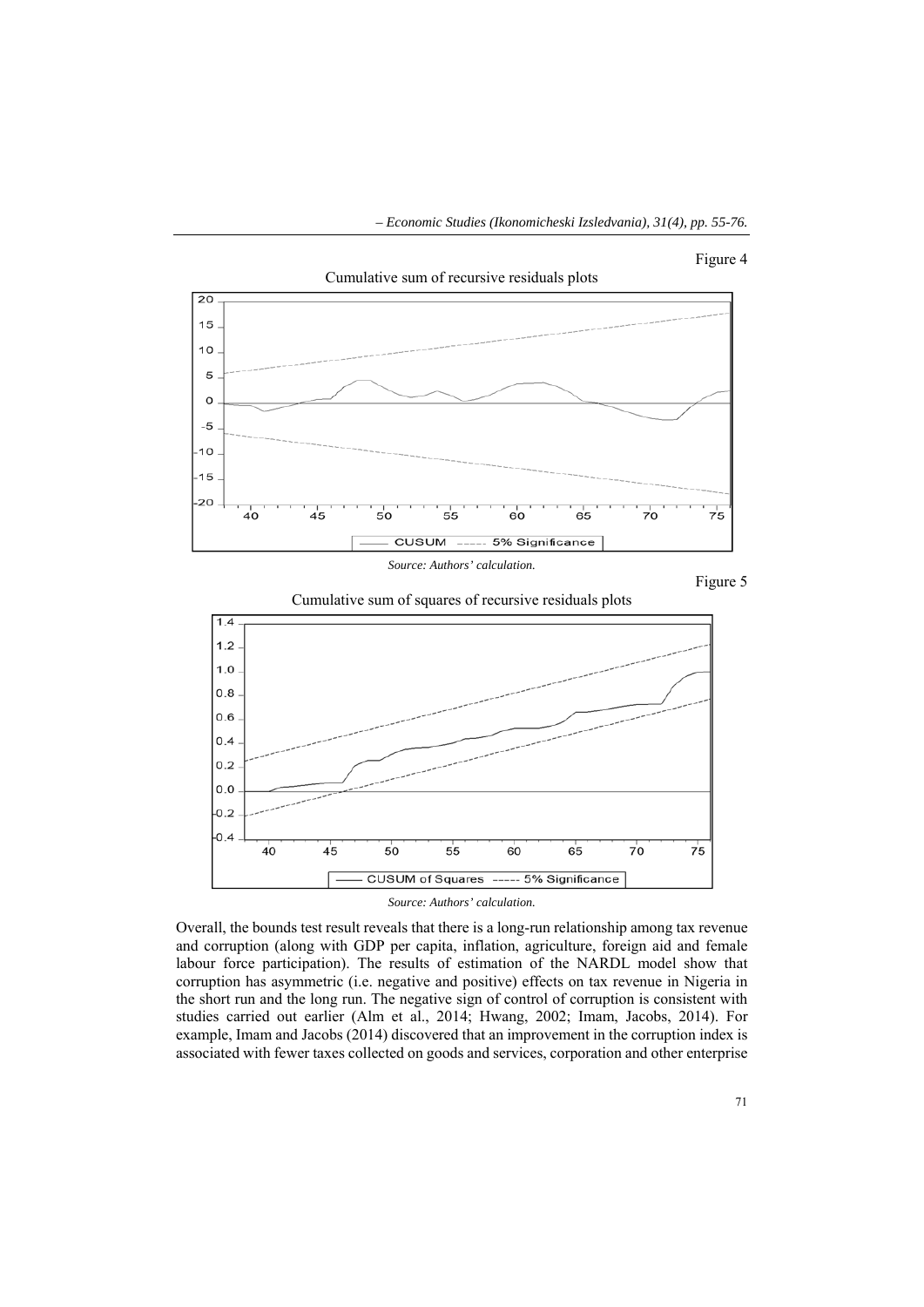taxes. Similarly, the study by Hwang (2002) suggested that high corruption is positively related to taxes on international trade. Also, the results of the work of Alm et al. (2014) indicated that at higher levels of corruption (costs of bribery), firms reported their incomes or sales rather than paying huge bribes to tax officials to evade taxes. Consequently, tax revenue increased. On the other hand, the positive sign of the coefficient of control of corruption (reducing corruption) lends support to prior studies (Besley, Persson, 2014; Bird et al., 2008; Gupta, 2007; Ketkar et al., 2005; Mahdavi, 2008). These studies confirmed that less corruption raises tax revenue collection.

The negative association between an improvement in control of corruption (reducing corruption) and tax revenue supports the claim that at a higher corruption level (when tax officials demand huge bribes from taxpayers to evade taxes) payers will pay their taxes rather than incur the huge bribes officials ask them (to engage in tax evasion), leading to higher tax collection. This negative relationship portrays the situation in Nigeria, where the existence of weak institutions and inefficient bureaucracy create a conducive atmosphere for corruption to thrive within the economy, including the tax system. As stated earlier, corruption remains a serious issue in the Nigerian tax system (Micha et al., 2012; Momoh, 2018; Salami, 2011), and it might have aided tax revenue. Contrariwise, the positive linkage between control of corruption and tax revenue suggests that tackling or lowering the level of corruption leads to higher tax revenue collection.

The positive effect of income level on tax revenue lends support to past studies (Castro, Camarillo, 2014; Dioda, 2012; Ghura, 1998; Gupta, 2007; Muibi, Sinbo, 2013; Imam, Jacobs, 2014; Nwosa et al., 2012; Tanzi, Davoodi, 1997). For example, Ghura (1998) found that tax revenue increases with income level in SSA countries, while Nwosa et al. (2012), as well as Muibi and Sinbo (2013), discovered that rising level of income raises revenue in Nigeria. Thus, as income level increases the capacity to collect and pay taxes increases (Chelliah, 1971; Gupta, 2007).

The negative sign of the coefficient of agriculture in the short-run is in line with the findings of previous studies (Bird et al., 2008; Castro, Camarillo, 2014; Dioda, 2012; Ghura, 1998; Gobachew et al., 2017; Gupta, 2007; Imam, Jacobs, 2014; Zarra-Nezhad et al., 2016). This finding is a reflection of Nigeria's situation where the agriculture sector, which plays a significant role in the economy, provides employment opportunities for many who engage mainly in subsistence agriculture/farming and earn very low incomes. This makes it difficult to tax them, leading to lower tax collection.

The positive association between aid and tax revenue in the short run is consistent with the works of Gupta et al. (2003) and Rodriguez (2018), while the negative relationship between them in the long run lends support to the ones reported by Mahdavi (2008) and Benedek et al. (2014). The negative influence of aid on tax revenue portrays the Nigeria's situation where foreign aid (and other foreign capital) encourages domestic consumption rather than boosting the production of goods and services, leading to a decline in income-generating opportunities. The low levels of income have an adverse effect on tax revenue.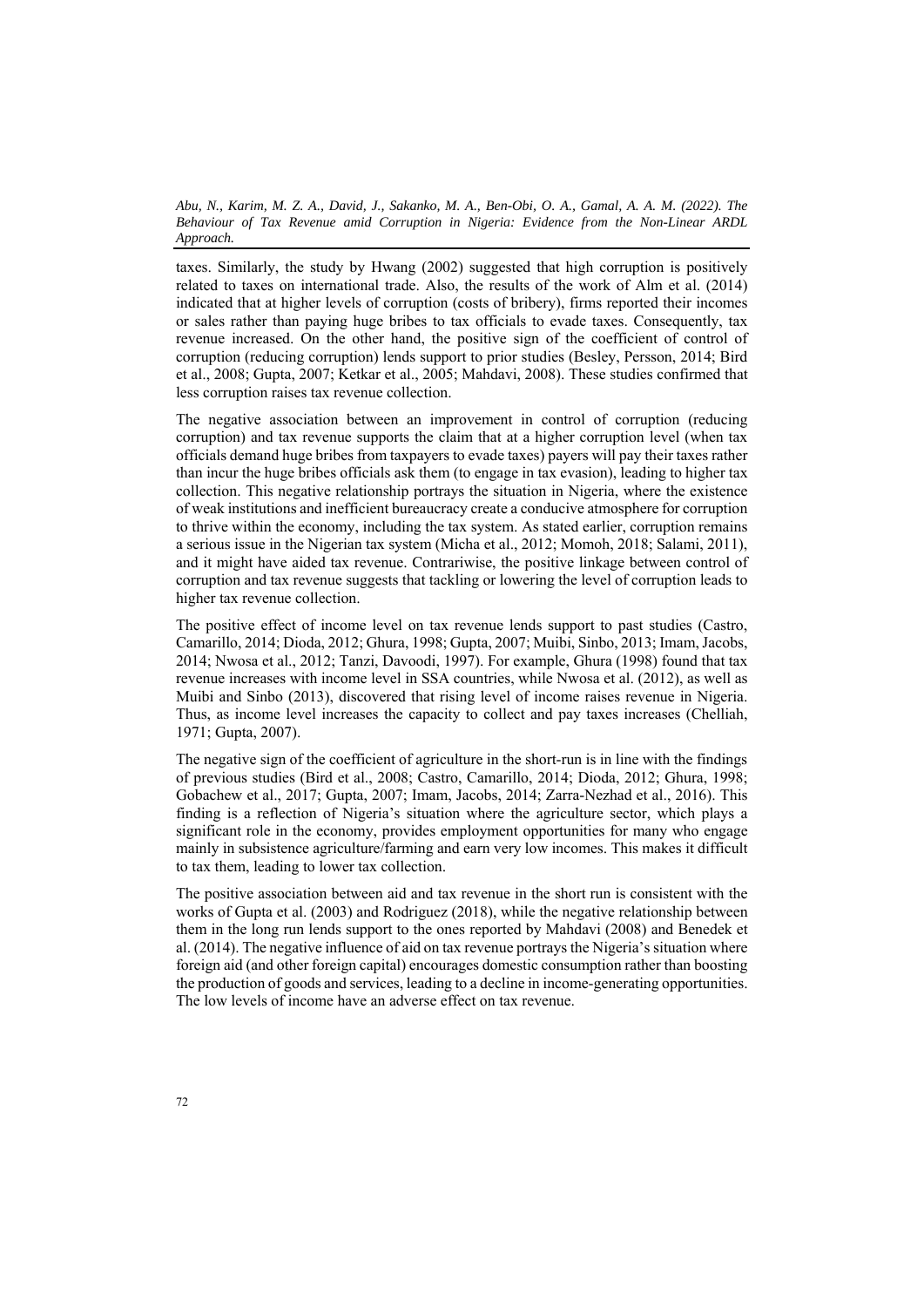## **Conclusion**

Despite its abundant natural and human resources, Nigeria has not been able to generate adequate tax revenue to meet its rising expenditure. Coupled with the low tax revenue is the corruption problem that Nigeria is contending with. We employ the NARDL estimation method to investigate tax revenue behaviour amid corruption in Nigeria using quarterly data from 1999 to 2019. We find the presence of asymmetry between corruption and tax revenue in Nigeria both in the long run and short run. Positive changes in control of corruption reduce tax revenue, while negative changes in control of corruption raise tax revenue in the long run. Other variables, including income level, foreign aid and female labour force participation, are significant determinants of tax revenue in Nigeria in the long run. Based on these findings, this study offers some recommendations.

First, although reducing corruption appears to be positively and negatively related to tax revenue in the long-run, persistent corruption can leave a devastating impact on an economy, and make a country and its citizens perpetually underdeveloped. Therefore, it is important that government take steps to further strengthen existing institutions to reduce corruption to the barest level so as to encourage tax revenue generation in the long run. To this end, the Nigerian government is advised to increase the funding of anti-corruption agencies such as the EFCC and ICPC to enhance their capacity to tackle corruption head-on. Also, special courts can be established to speed up the dispensation of justice and ensure that those found to be corrupt (both tax officials and taxpayers) are sanctioned or punished appropriately. In addition, there is a need for increased monitoring and evaluation of the operations of the FIRS to ensure that officials do not engage in any acts which are inimical to the success of the revenue agency.

Second, since income level has a positive impact on tax revenue in the long run, government and policymakers are encouraged to take steps to boost people's income. The increased level of income will raise individuals' capacity to pay taxes, leading to higher tax revenue. Third, given that aid discourages tax collection in the long run, the government should devise means to be less reliant on foreign aid in order to promote tax mobilisation. Finally, the government should encourage more female participation in the labour force. Higher female participation does not only raise overall labour income, but also increases the amount of tax collected.

## **References**

Abu, N., Karim, M. Z. A. (2021). Is the relationship between corruption and domestic investment non-linear in Nigeria? Empirical evidence from quarterly data. – Estudios de Economia Aplicada, 39(3), pp. 1-18.

- Abu, N., Karim, M. Z. A., Aziz, M. I. A. (2015). Low savings rates in the Economic Community of West African States (ECOWAS): The role of corruption. – Journal of Economic Cooperation and Development, 36(2), рр. 63-90.
- Abu, N., Obi, B., Kadandani B., Modibbo, M. (2019). How does pensions affect savings in Nigeria? Evidence from quarterly data. – Scientific Annals of Economics and Business, 66(4), pp. 541-558.
- Abu, N., Staniewski, M. W. (2019). Determinants of corruption in Nigeria: Evidence from various estimation techniques. – Economic Research-Ekonomska Istraživanja, 32(1), рр. 3052-3076.

Aidt, T. S. (2003). Economic analysis of corruption: A survey. – Economic Journal, 113(491), рр. F632-F652.

Aiko, R., Logan, C. (2014). Africa's willing taxpayers thwarted by opaque tax systems, corruption. – Policy Paper 7.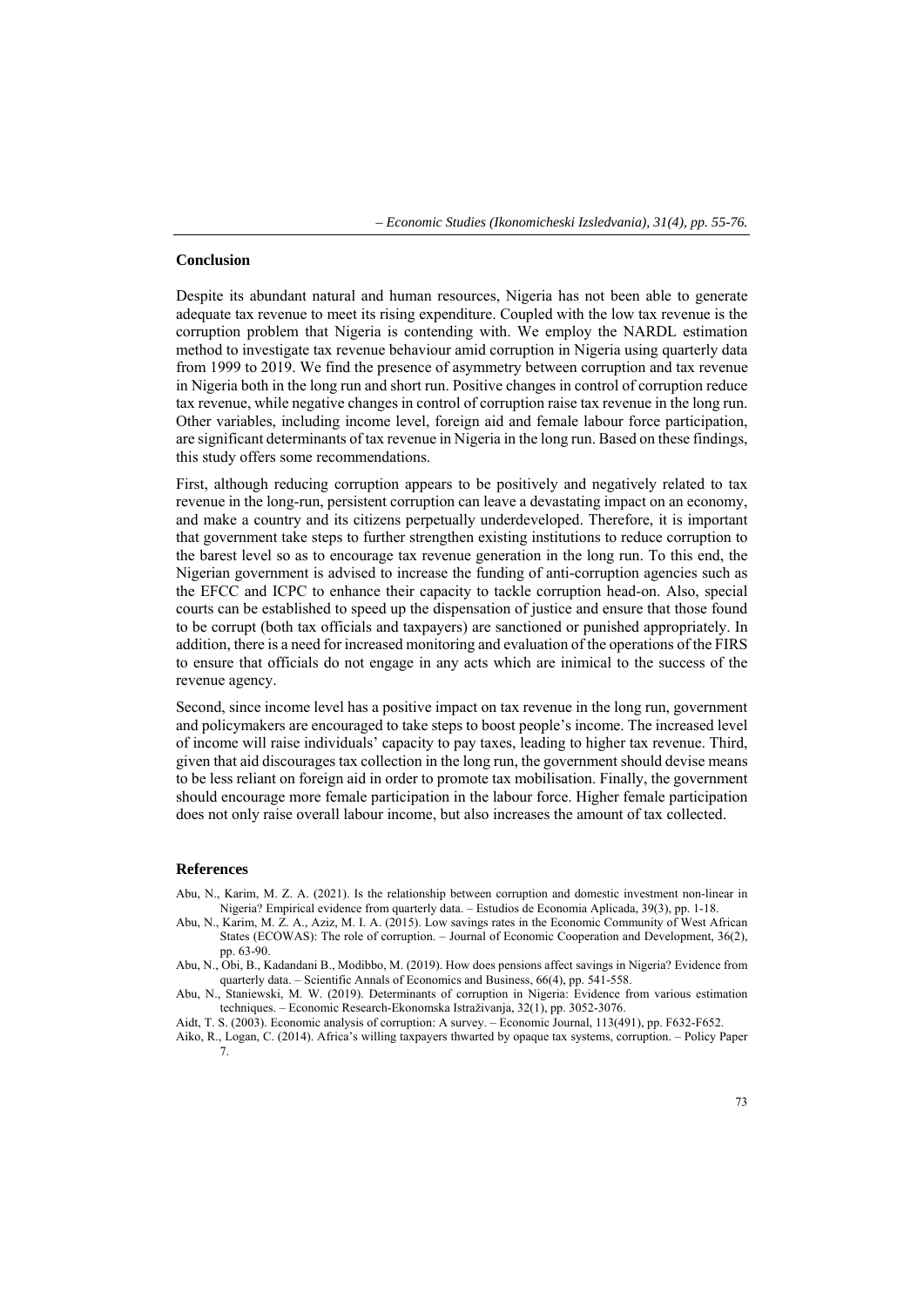Ajaz, T. and Ahmad, E. 2010. The effect of corruption and governance on tax revenues. – Pakistan Development Review, 49(4), рр. 405-417.

Akdede, S. H. (2006). Corruption and tax evasion. – Doğuş Üniversitesi Dergisi, 7(2), рр. 141-149.

- Alm, J., Martinez-Vazquez, J., McClellan, C. (2014). Corruption and firm tax evasion. ICPP Working Paper 22. An, P. S., Hoi, C. M., Chi, T. T. K. (2016). Economic growth and macroeconomic stability of Vietnam. – Ikonomicheski Izsledvania, 25(4), рр. 135-144.
- Arif, I., Rawat, A. S. (2018). Corruption, governance, and tax revenue: evidence from EAGLE countries. Journal of Transnational Management, 23(2-3), рр. 119-133.
- Baharumshah, A. Z., Rashid, S. (1999). Export, imports and economic growth in Malaysia: Empirical evidence based on multivariate time series. – Asian Economic Journal, 13(4), рр. 389-406.
- Baharumshah, A. Z., Lau, E., Khalid, A. M. (2006). Testing twin deficits hypothesis using VARs and variance decomposition. – Journal of the Asia Pacific Economy, 11(3), рр. 331-354.
- Benedek, D., Crivelli, E., Gupta, S., Muthoora, P. (2014). Foreign aid and revenue: Still a crowding out effect?. Public Finance Analysis, 70(1), рр. 67-96.
- Besley, T., Persson, T. (2014). Why do developing countries tax so little?. Journal of Economic Perspectives, 28(4), рр. 99-120.
- Bird, R. M., Martinez-Vazquez, J., Torgler, B. (2008). Tax effort in developing countries and high income countries: The impact of corruption, voice and accountability. – Economic Analysis & Policy, 38(1), рр. 55-71.
- Bowles, R. (1999). Tax policy, tax evasion and corruption in economies in transition. In: Feige, E. L., Ott, K. (eds.). Underground economies in transition-Unrecorded activity, tax evasion, corruption and organised crime, Ashgate, рр. 67-86.
- Castro, G. A., Camarillo, D. B. R. (2014). Determinants of tax revenue in OECD countries over the period 2001- 2011. – Contaduría y Administración, 59(3), рр. 35-59.
- Chander, P., Wilde, L. (199)2. Corruption in tax administration. Journal of Public Economics, 49, рр. 333-349.

Chelliah, R. J. (1971). Trends in taxation in developing countries. – IMF Staff Papers, 18, рр. 254-332.

- Dickey, D. A., Fuller, W. A. (1979). Distribution of the estimators for autoregressive time series with a unit root. Journal of the American Statistical Association, 74(366a), рр. 427-431.
- Dioda, L. (2012). Structural determinants of tax revenue in Latin America and the Caribbean, 1990-2009. https://repositorio.cepal.org/bitstream/handle/11362/26103/LCmexL1087\_en.pdf?sequence=1 (Accessed 25 May 2020).
- Epaphra, M., Massawe, J. (2017). Corruption, governance and tax revenues in Africa. Business and Economic Horizons, 13(4), рр. 439-467.
- Flatters, F., MacLeod, W. B. (1995). Administrative corruption and taxation. International Tax and Public Finance, 2, рр. 397-417.
- Fjeldstad, O. H. (2003). Fighting fiscal corruption: lessons from the Tanzania revenue authority. Public Administration and Development: International Journal of Management Research and Practice, 23(2), рр. 165-175.
- Fjeldstad, O. H. (2006). Corruption in tax administration: Lessons from institutional reforms in Uganda. International Handbook on the Economics of Corruption, рр. 484-511.
- Friedman, E., Johnson, S., Kaufmann, D., Zoido-Lobatón, P. (2000). Dodging the grabbing hand: The determinants of unofficial activity in 69 Countries. – Journal of Public Economics, 76, рр. 459-93.
- Gandolfo, G. (1981). Quantitative Analysis and Econometric Estimation of Continuous Time Dynamic. Amsterdam: North-Holland.
- Ghura, M. D. (1998). Tax revenue in Sub-Saharan Africa: Effects of economic policies and corruption. IMF Working Paper 135.
- Gobachew, N., Debela, K. L., Shibiru, W. (2017). Determinants of tax revenue in Ethiopia. Economics, 6(1), рр. 58-64.
- Graetz, M. J., Reinganum, J. F., Wilde, L. L. (1986). The tax compliance game: Toward an interactive theory of law enforcement. – Journal of Law, Economics and Organization, 22, рр. 1-32.

Greene, W. (2003). Econometric Analysis. 5<sup>th</sup> ed. New Jersey: Prentice Hall.

Gupta, A. S. (2007). Determinants of tax revenue efforts in developing countries. – IMF Working Paper WP/07/184. Gupta, S., Clements, B., Pivovarsky, A., Tiongson, E. R. (2003). Foreign aid and revenue response: does the composition of aid matter?. – IMF Working Paper WP/03/176.

Hwang, J. (2002). A note on the relationship between corruption and government revenue. – Journal of Economic Development, 27(2), рр. 161-176.

Huntington, S. P. (1968). Political order in changing societies. New Haven, CT: Yale University Press.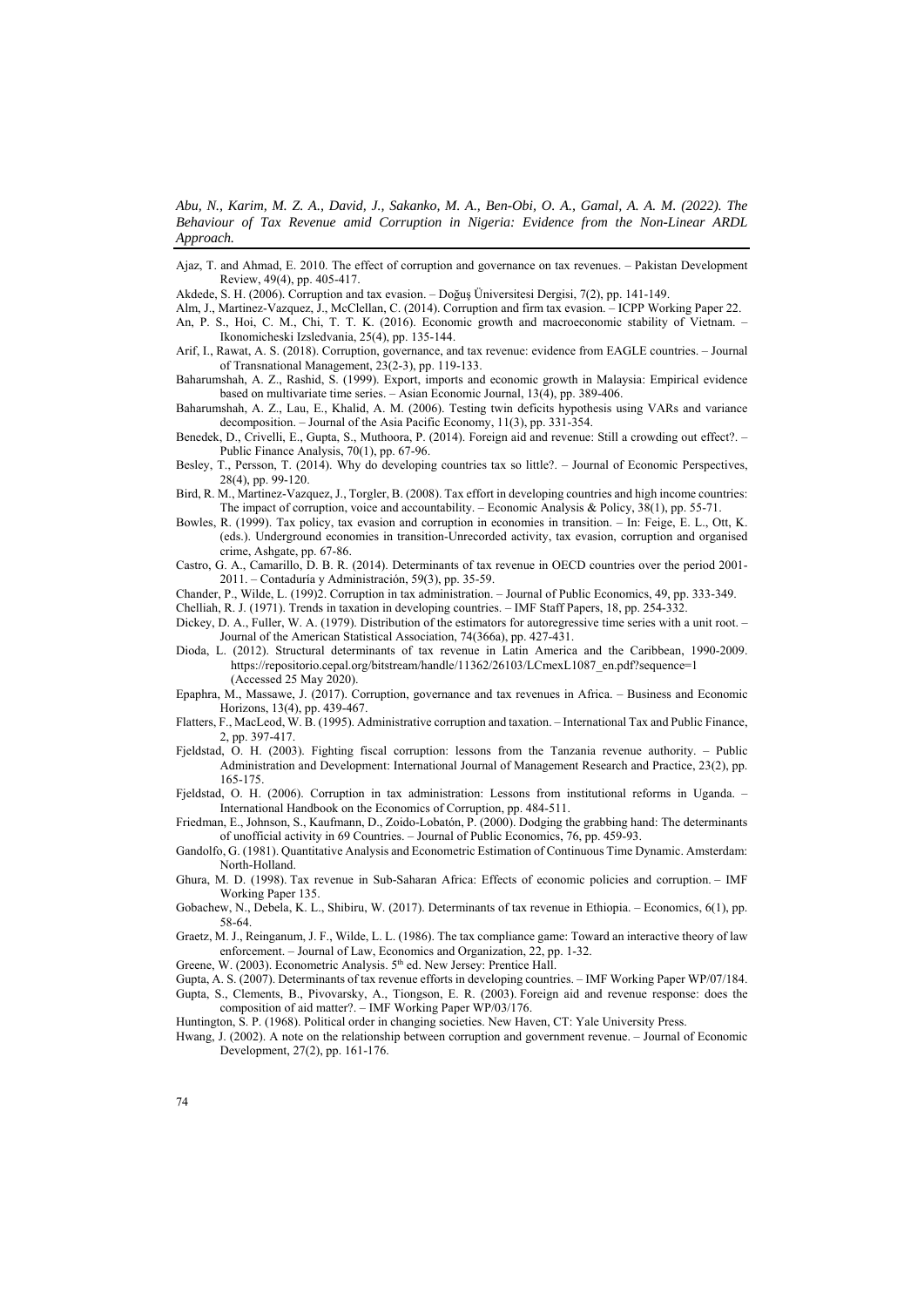- Ibrahim, M. H. (2015). Oil and food prices in Malaysia: a non-linear ARDL analysis. Agricultural and Food Economics, 3(1), рр. 1-14.
- Imam, P. A., Jacobs, D. F. (2014). Effect of corruption on tax revenues in the Middle East. Review of Middle East Economics and Finance, 10(1), рр. 1-24.
- Jalil, A., Tariq, R., Bibi, N. (2014). Fiscal deficit and inflation: New evidences from Pakistan using a bounds testing approach. – Economic Modelling, 37, рр. 120-126.
- Johnson, S., Kaufmann, D., Zoido-Lobatón, P. (1999). Corruption, public finances, and the unofficial economy. World Bank Discussion Paper Series 2169.
- Ketkar, K. W., Murtuza, A., Ketkar, S. L. (2005). Impact of corruption on foreign direct investment and tax revenues. – Journal of Public Budgeting, Accounting & Financial Management, 17(3), рр. 313-341.
- Kiser, E., Baker, K. (1994). Could privatisation increase the efficiency of tax administration in less-developed countries?. – Policy Studies Journal, 22(3), рр. 489-500.
- Leff, N. (1964). Economic development through bureaucratic corruption. American Behavioral Scientist, 8, рр. 8- 14.
- Liew, V. K-S. (2004). Which lag length selection criteria should we employ?. Economics Bulletin, 3(33), рр. 1-9. Mahdavi, S. (2008). The level of composition of tax revenue in developing countries: Evidence from unbalanced panel data. – International Review of Economics and Finance, 17, рр. 607-617.
- Micah, L. C., Ebere, C., Umobong, A. A. (2012). Tax system in Nigeria-Challenges and the way Forward. Research Journal of Finance and Accounting, 3(5), pp. 9-15.
- Momoh, Z. (2018). Federal Inland Revenue Service (FIRS) and tax compliance in Nigeria: Challenges and prospects. – International Journal of Multidisciplinary Research and Publications, 1(4), рр. 18-22.
- Muibi, S. O., Sinbo, O. O. (2013). Macroeconomic determinants of tax revenue in Nigeria (1970-2011). World Applied Sciences Journal, 28(1), рр. 27-35.
- Nwosa, P. I., Saibu, M. O., Fakunle, O. O. (2012). The effect of trade liberalisation on trade tax revenue in Nigeria. – African Economic and Business Review, 10(2), рр. 28-43.
- Omodero, C. O. (2019). The Consequences of Shadow Economy and Corruption on Tax Revenue Performance in Nigeria. – Studia Universitatis "Vasile Goldis" Arad, Economics Series, 29(3), рр. 64-79.
- Onogwu, D. J. (2018). Corruption, public investment and revenue: Evidence from Nigeria. International Journal Economics and Management Sciences, 7(5), рр. 1-7.
- Pesaran, M. H., Shin, Y. (1999). An autoregressive distributed lag modeling approach to cointegration analysis. In: Strøm, S. Econometric society monographs (No. 31). Cambridge, UK: Cambridge University Press.
- Pesaran, M., Shin, Y., Smith, R. (2001). Bounds testing approaches to the analysis of level relationships. Journal of Applied Econometrics, 16(3), рр. 289-326.
- Pessino, C., Fenochietto, R. (2010). Determining countries' tax effort. Hacienda Pública Española/Revista de Economía Pública, 95, рр. 65-87.
- Phillips, P. C., Perron, P. (1988). Testing for a unit root in time series regression. Biometrika, 75(2), рр. 335-346. Picur, R. D., Riahi‐Belkaoui, A. (2006). The impact of bureaucracy, corruption and tax compliance. – Review of Accounting and Finance, 5(2), рр. 174-180.
- Rodríguez, V. M. C. (2018). Tax determinants revisited. An unbalanced data panel analysis. Journal of Applied Economics, 21(1), рр. 1-24.
- Salami, A. (2011). Taxation, revenue allocation and fiscal federalism in Nigeria: Issues, challenges and policy options. – Economic Annals, 56(189), рр. 27-50.
- Sanyal, A. (2002). Audit hierarchy in a corrupt tax administration: A note with qualifications and extensions. Journal of Comparative Economics, 30(2), рр. 317-324.
- Sanyal, A., Gang, I. N., Goswami, O. (2000). Corruption, tax evasion and the Laffer curve. Public Choice, 105(1- 2), рр. 61-78.
- Shin, Y., Yu, B., Greenwood-Nimmo, M. (2014). Modelling asymmetric cointegration and dynamic multipliers in a non-linear ARDL framework. – In: Festschrift in honour of Peter Schmidt, Springer, New York, NY, рр. 281-314.
- Smith, S. F. (1998). Cointegration tests when data are linearly interpolated. Unpublished Paper, State University of New York at Albany.
- Tanchev, S. (2016). The role of the proportional income tax on economic growth of Bulgaria. Ikonomicheski Izsledvania, 25(4), рр. 66-77.
- Tanzi, V. (1977). Inflation, lags in collection, and the real value of tax revenue. IMF Staff Papers, 24(1), рр. 154- 167.
- Tanzi, V., Davoodi, H. R. (1997). Corruption, public investment and growth. IMF Working Paper 139.
- Tanzi, V., Zee, H. (2000). Tax policy for emerging markets: Developing countries. IMF Working Paper 35.